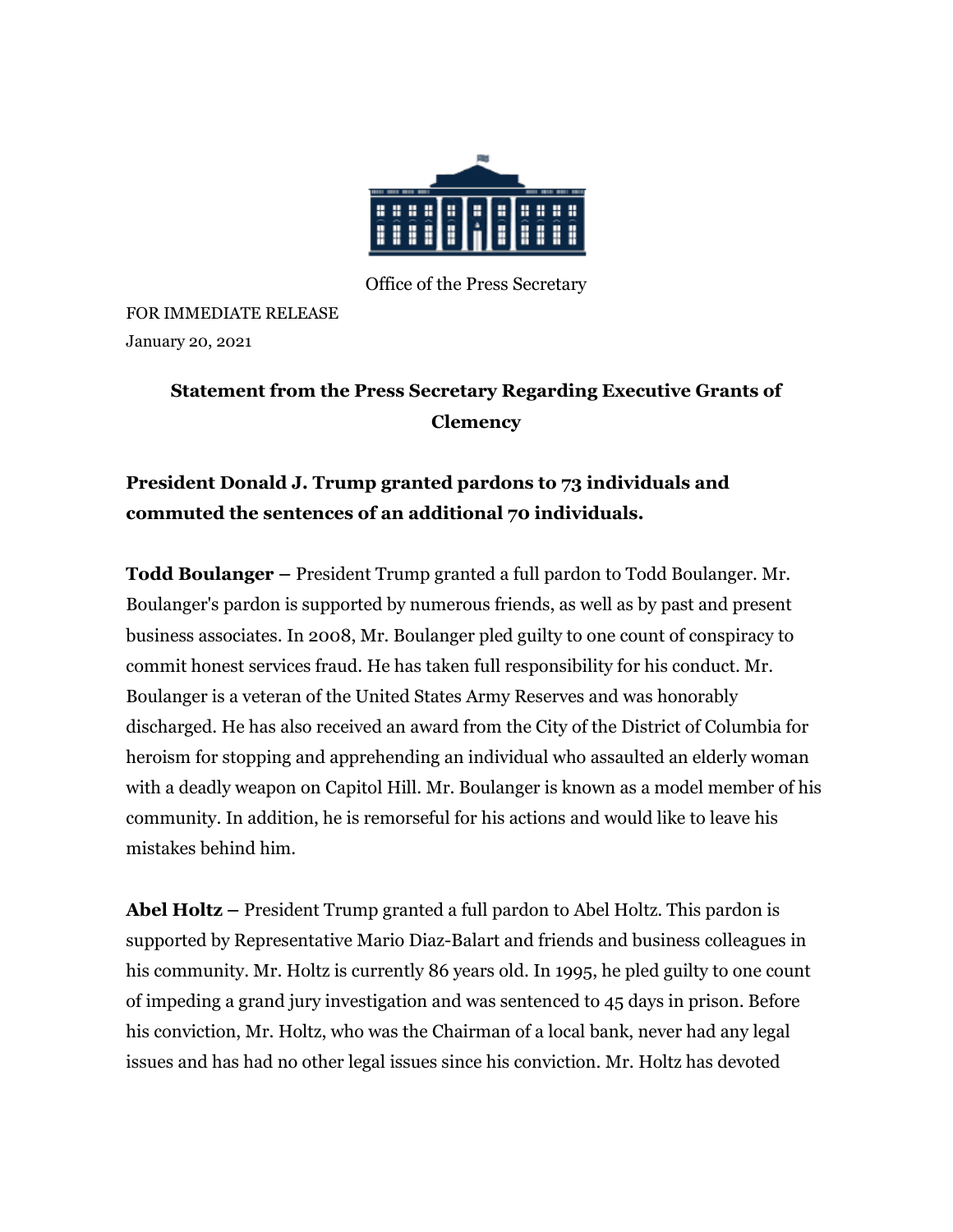extensive time and resources to supporting charitable causes in South Florida, including substantial donations to the City of Miami Beach.

**Representative Rick Renzi –** President Trump granted a full pardon to Representative Rick Renzi of Arizona. Mr. Renzi's pardon is supported by Representative Paul Gosar, Representative Tom Cole, former Representative Tom DeLay, former Representative Jack Kingston, former Representative Todd Tiahrt, former Representative John Doolittle, former Representative Duncan Hunter Sr., former Representative Richard Pombo, former Representative Charles Taylor, former Representative Dan Burton, Larry Weitzner, National Institute of Family and Life Advocates, and numerous other members of his community. In 2013, Mr. Renzi was convicted of extortion, bribery, insurance fraud, money laundering, and racketeering. He was sentenced to 2 years in Federal prison, 2 years of supervised release, and paid a \$25,000 fine. Before his conviction, Mr. Renzi served three terms in the House of Representatives. His constituents considered him a strong advocate for better housing, quality education, and improved healthcare—especially for the underprivileged and Native Americans. He is the father of 12 children and a loving and devoted husband.

**Kenneth Kurson** – President Trump granted a full pardon to Kenneth Kurson. Prosecutors have charged Mr. Kurson with cyberstalking related to his divorce from his ex-wife in 2015. In a powerful letter to the prosecutors, Mr. Kurson's ex-wife wrote on his behalf that she never wanted this investigation or arrest and, "repeatedly asked for the FBI to drop it... I hired a lawyer to protect me from being forced into yet another round of questioning. My disgust with this arrest and the subsequent articles is bottomless…" This investigation only began because Mr. Kurson was nominated to a role within the Trump Administration. He has been a community leader in New York and New Jersey for decades. In addition, Mr. Kurson is a certified foster parent, a successful business owner, and is passionate about various charitable causes. Mr. Kurson is an upstanding citizen and father to five beautiful children.

**Casey Urlacher –** President Trump granted a full pardon to Casey Urlacher. This pardon is supported by his friends and family, and countless members of his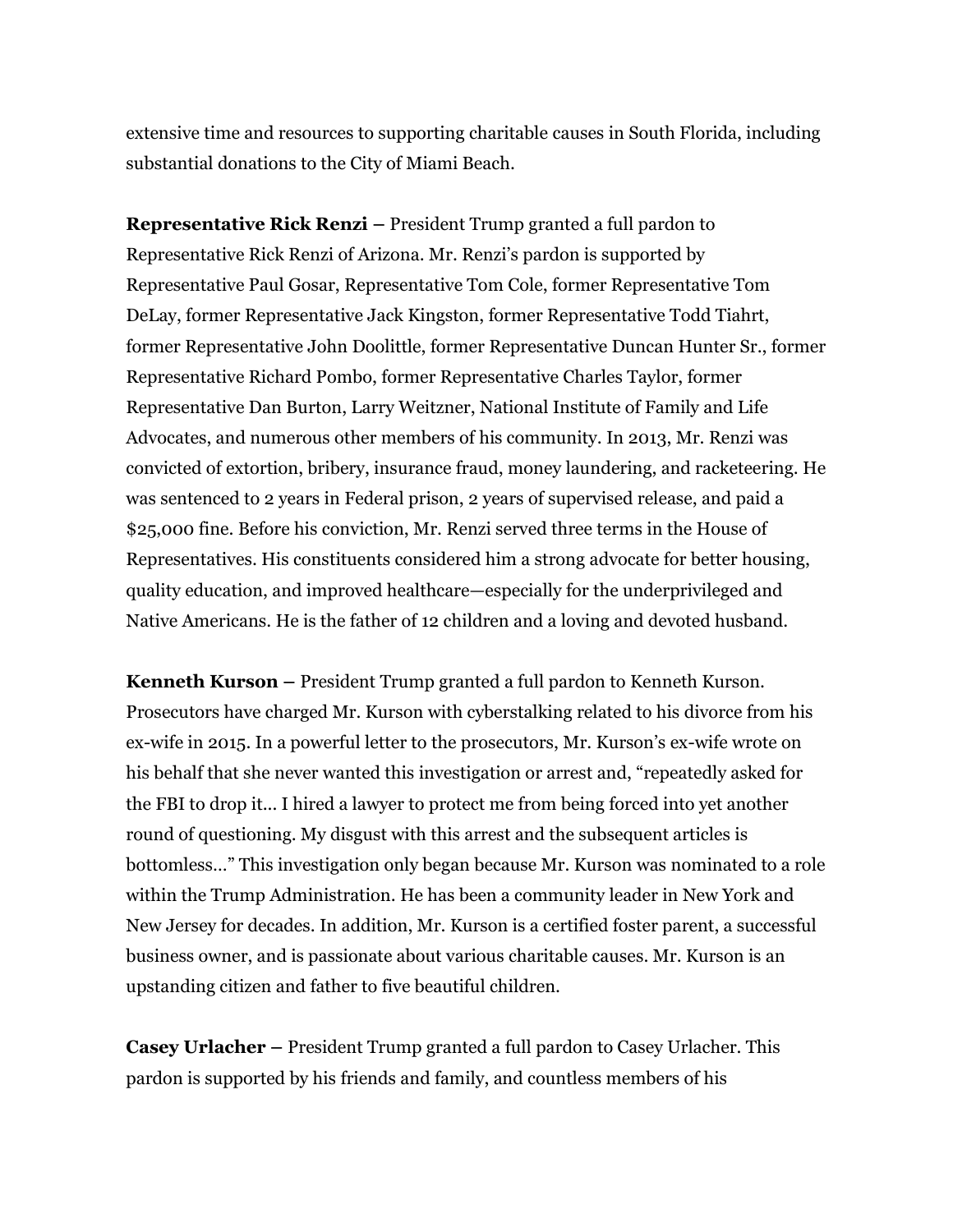community. Mr. Urlacher has been charged with conspiracy to engage in illegal gambling. Throughout his life, Mr. Urlacher has been committed to public service and has consistently given back to his community. Currently, Mr. Urlacher serves as the unpaid Mayor of Mettawa, Illinois. He is a devoted husband to his wife and a loving father to his 17-month old daughter.

**Carl Andrews Boggs –** President Trump granted a full pardon to Carl Andrews Boggs. This pardon is supported by the Honorable David Lee and South Carolina Department of Transportation Chairman Tony Cox. In 2013, Mr. Boggs pled guilty to two counts of conspiracy. Since his release, Mr. Boggs has rebuilt his company, has employed hundreds of people, and has dedicated countless hours and financial resources to his community.

**Jaime A. Davidson –** President Trump commuted the sentence of Jaime A. Davidson. This commutation is supported by Mr. Davidson's family and friends, Alice Johnson, and numerous others. In 1993, Mr. Davidson was convicted and sentenced to life imprisonment in relation to the murder of an undercover officer. Notably, witnesses who testified against Mr. Davidson later recanted their testimony in sworn affidavits and further attested that Mr. Davidson had no involvement. Although Mr. Davidson has been incarcerated for nearly 29 years, the admitted shooter has already been released from prison. Following the commutation of his sentence, Mr. Davidson will continue legal efforts to clear his name. In addition, while incarcerated, Mr. Davidson mentored and tutored over 1,000 prisoners to help them achieve their GED certificates. Mr. Davidson has earned praise from prison officials for his dedication to helping others.

**James E. Johnson, Jr. –** President Trump granted a full pardon to James E. Johnson, Jr. In 2008, Mr. Johnson pled guilty to charges related to migratory birds. Mr. Johnson received 1 year probation, was barred from hunting during that period, and a \$7,500 fine was imposed. Throughout his life, Mr. Johnson has made numerous contributions for the conservation of wildlife.

**Tommaso Buti –** President Trump granted a full pardon to Tommaso Buti. Mr. Buti is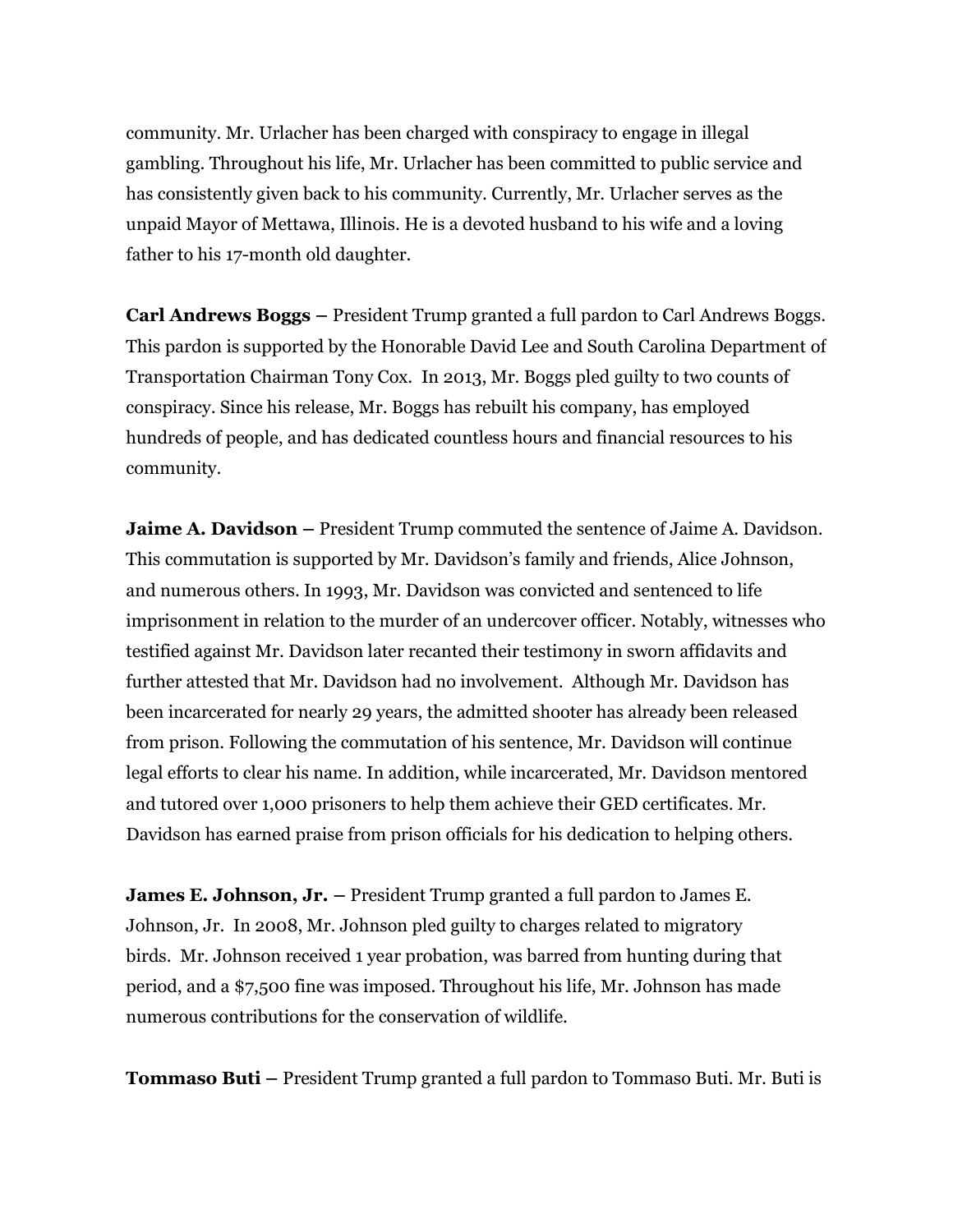an Italian citizen and a respected businessman. He is the Chief Operating Officer of a large Italian company and has started a successful charitable initiative to raise funds for UNICEF. More than 20 years ago, Mr. Buti was charged with financial fraud involving a chain of restaurants. He has not, however, been convicted in the United States.

**Bill K. Kapri –** President Trump granted a commutation to Bill Kapri, more commonly known as Kodak Black. Kodak Black is a prominent artist and community leader. This commutation is supported by numerous religious leaders, including Pastor Darrell Scott and Rabbi Schneur Kaplan. Additional supporters include Bernie Kerik, Hunter Pollack, Gucci Mane, Lil Pump, Lil Yachty, Lamar Jackson of the Baltimore Ravens, Jack Brewer formerly of the National Football League, and numerous other notable community leaders. Kodak Black was sentenced to 46 months in prison for making a false statement on a Federal document. He has served nearly half of his sentence. Before his conviction and after reaching success as a recording artist, Kodak Black became deeply involved in numerous philanthropic efforts. In fact, he has committed to supporting a variety of charitable efforts, such as providing educational resources to students and families of fallen law enforcement officers and the underprivileged. In addition to these efforts, he has paid for the notebooks of school children, provided funding and supplies to daycare centers, provided food for the hungry, and annually provides for underprivileged children during Christmas. Most recently while still incarcerated, Kodak Black donated \$50,000 to David Portnoy's Barstool Fund, which provides funds to small businesses affected by the COVID-19 pandemic. Kodak Black's only request was that his donation go toward restaurants in his hometown.

**Jawad A. Musa –** President Trump commuted the sentence of Jawad A. Musa. In 1991, Mr. Musa was sentence to life imprisonment for a non-violent, drug-related offense. Mr. Musa's sentencing judge and the prosecutor on the case have both requested clemency on his behalf. He is currently 56-years old. During his time in prison, Mr. Musa has strengthened his faith and taken dozens of educational courses. Mr. Musa is blessed with a strong supportive network in Baltimore, Maryland and has numerous offers of employment.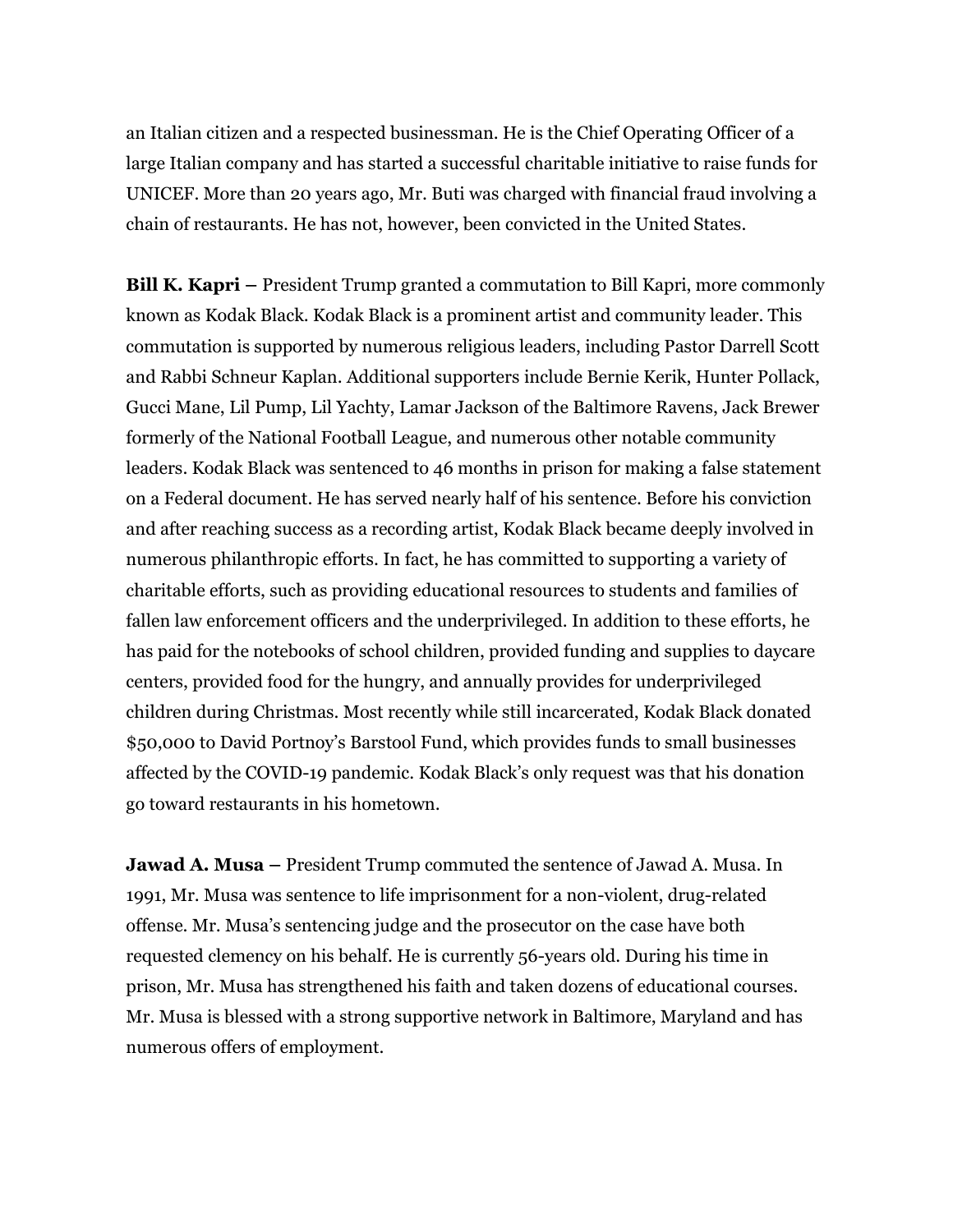**Adriana Shayota –** President Trump commuted the sentence of Adriana Shayota. Ms. Shayota has served more than half of her 24 month sentence. The Deputy Mayor of Chula Vista, California, John McCann, supports this commutation, among other community leaders. Ms. Shayota is a mother and a deeply religious woman who had no prior convictions. She was convicted of conspiracy to traffic in counterfeit goods, commit copyright infringement, and introduce misbranded food into interstate commerce. During her time in prison, Ms. Shayota mentored those who wanted to improve their lives and demonstrated an extraordinary commitment to rehabilitation.

**Glen Moss –** President Trump granted a full pardon to Glen Moss. After pleading guilty in 1998, Mr. Moss has been a vital member of his community. Mr. Moss has been committed to numerous philanthropic efforts at the national level, including St Jude's Hospital for Children, Breast Cancer Awareness, and the Colon Cancer Foundation. Within his community, he has contributed to Danbury Hospital and Ann's Place, a community-based cancer support center.

**Anthony Levandowski –** President Trump granted a full pardon to Anthony Levandowski. This pardon is strongly supported by James Ramsey, Peter Thiel, Miles Ehrlich, Amy Craig, Michael Ovitz, Palmer Luckey, Ryan Petersen, Ken Goldberg, Mike Jensen, Nate Schimmel, Trae Stephens, Blake Masters, and James Proud, among others. Mr. Levandowski is an American entrepreneur who led Google's efforts to create selfdriving technology. Mr. Levandowski pled guilty to a single criminal count arising from civil litigation. Notably, his sentencing judge called him a "brilliant, groundbreaking engineer that our country needs." Mr. Levandowski has paid a significant price for his actions and plans to devote his talents to advance the public good.

**Aviem Sella –** President Trump granted a full pardon to Aviem Sella. Mr. Sella is an Israeli citizen who was indicted in 1986 for espionage in relation to the Jonathan Pollard case. Mr. Sella's request for clemency is supported by the Prime Minister of Israel Benjamin Netanyahu, Israeli Ambassador to the United States Ron Dermer, the United States Ambassador to Israel David Friedman, and Miriam Adelson. The State of Israel has issued a full and unequivocal apology, and has requested the pardon in order to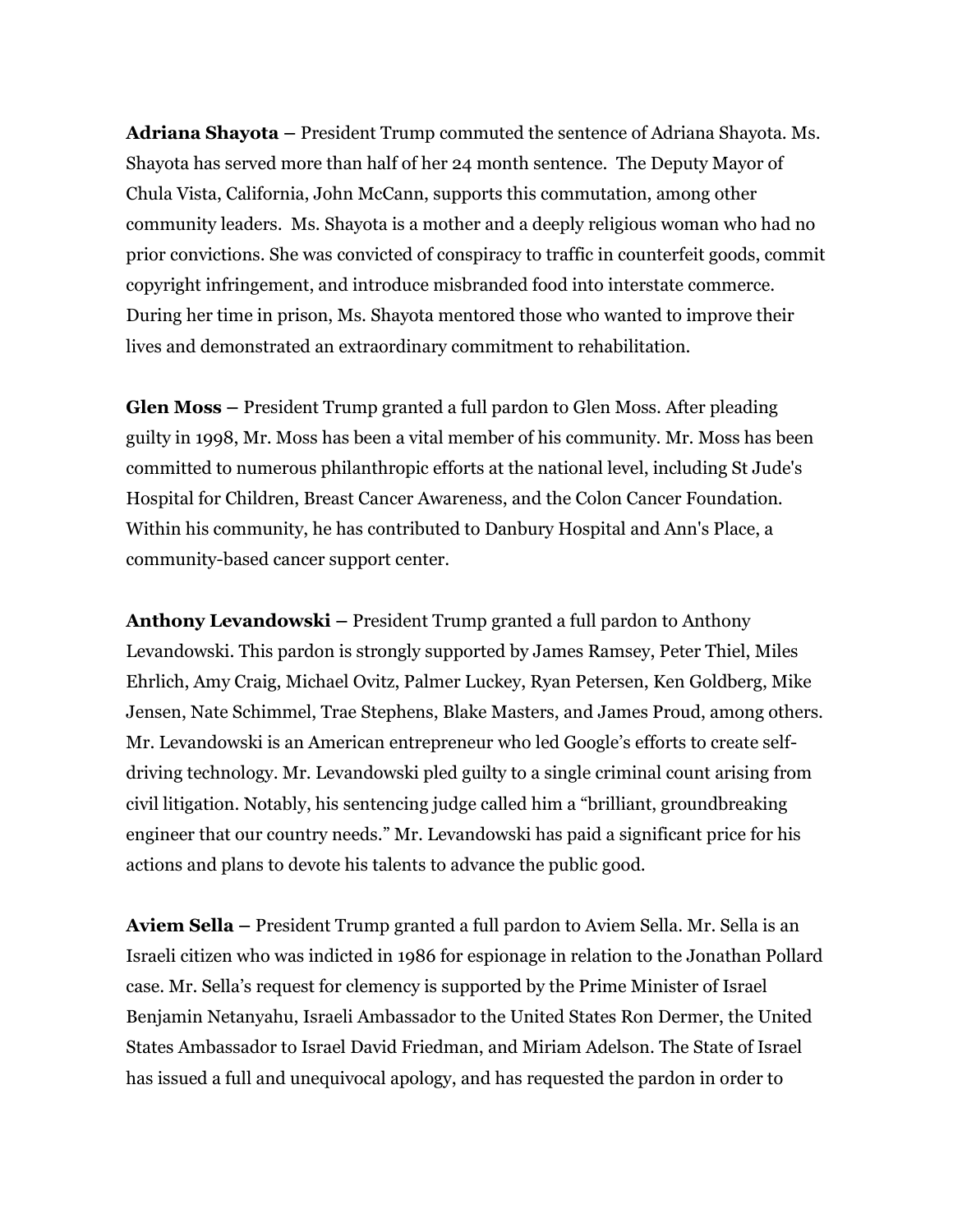close this unfortunate chapter in U.S.-Israel relations.

**Michael Liberty –** President Trump granted a full pardon to Michael Liberty. Mr. Liberty's request for clemency is supported by Representative Susan Austin, Matthew E. Sturgis, and Anthony Fratianne. In 2016 Mr. Liberty was convicted for campaign finance violations and later was indicted for related offenses. Mr. Liberty is the father of 7 children and has been involved in numerous philanthropic efforts.

**Greg Reyes –** President Trump granted a full pardon to Greg Reyes. This pardon is supported by Shon Hopwood, former United States Attorney Brett Tolman, and numerous others. Mr. Reyes was the former CEO of Brocade Communications. Mr. Reyes was convicted of securities fraud. The Ninth Circuit Court of Appeals, however, threw out his convictions, finding prosecutorial misconduct. He was later retried, convicted, and sentenced to 18 months in Federal prison. Mr. Reyes has accepted full responsibility for his actions and has been out of prison for more than 8 years.

**Ferrell Damon Scott –** President Trump commuted the sentence of Ferrell Damon Scott. This commutation is supported by former Acting United States Attorney Sam Sheldon, who prosecuted his case and wrote that he "… strongly does not believe that [Mr. Scott] deserves a mandatory life sentence." Ms. Alice Johnson, the CAN-DO Foundation, and numerous others also support clemency for Mr. Scott. Mr. Scott has served nearly 9 years of a life imprisonment sentence for possession with intent to distribute marijuana. Under today's sentencing guidelines, it is likely that Mr. Scott would not have received such a harsh sentence.

**Jerry Donnell Walden –** President Trump commuted the sentence of Jerry Donnell Walden. Mr. Walden has served 23 years of a 40-year prison sentence. He is known as a model inmate who completed his GED while incarcerated, as well as various other education classes.

**Jeffrey Alan Conway –** President Trump granted a full pardon to Jeffrey Alan Conway. Mr. Conway's pardon is strongly supported by his business partners Gary N.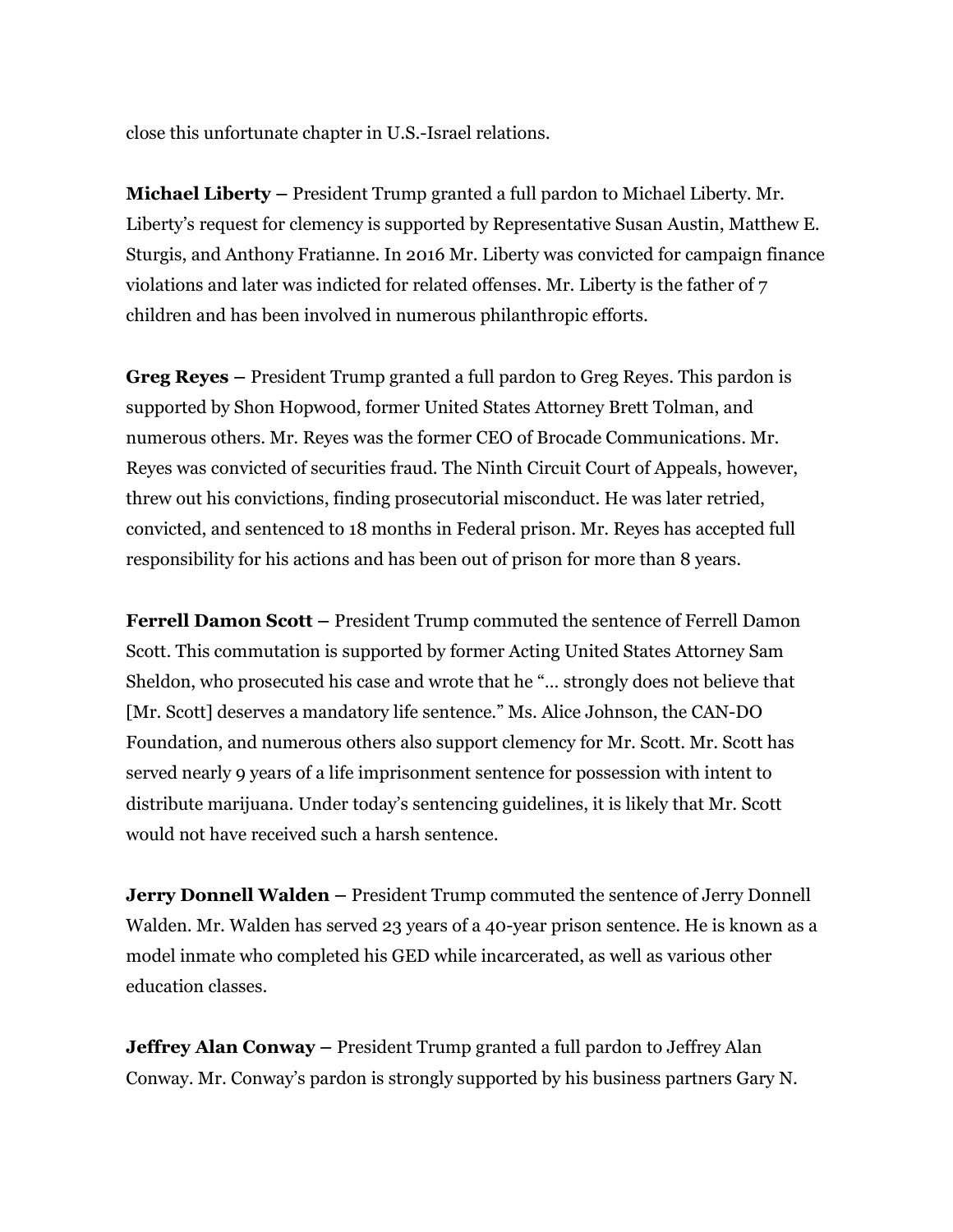Solomon and Ely Hurwitz, members of law enforcement, and numerous other members of the community. Since his release from prison, Mr. Conway has led a successful life and currently runs 10 restaurant businesses that employ nearly 500 people. Mr. Conway is active in his community and in various philanthropic efforts.

**Benedict Olberding –** President Trump granted a full pardon to Benedict Olberding. Mr. Olberding was convicted on one count of bank fraud. Mr. Olberding is an upstanding member of the community who has paid his debt to society. After completing his sentence, he purchased two aquarium stores, as well as a consulting business to train prospective mortgage brokers.

**Syrita Steib-Martin –** President Trump granted a full pardon to Syrita Steib-Martin. This clemency is supported by Ben Watson formerly of the National Football League, Judge Sandra Jenkins of the Louisiana state courts, and Sister Marjorie Herbert, who serves as President and CEO of Catholic Charities Archdiocese of New Orleans, among many others. Ms. Steib-Martin was convicted at the age of 19 and sentenced to 10 years in prison and nearly \$2 million in restitution for the use of fire to commit a felony. After her release from prison, she became an advocate for criminal justice reform and founded Operation Restoration, which helps transition women prisoners after incarceration by providing education opportunities and job placement. With today's pardon, Ms. Steib-Martin is relieved of the crushing restitution she incurred at such a young age.

**Michael Ashley –** President Trump commuted the sentence of Michael Ashley. This commutation is supported by Professor Alan Dershowitz, Pastor Darrel Scott, Rabbi Zvi Boyarski, The Aleph Institute, Rabbi Hirschy Zarchi, Gary Apfel, and Bradford Cohen. Mr. Ashley was convicted and sentenced to 3 years in prison for bank fraud. Notably, Mr. Ashley's sentencing judge said, "I don't have any concern that you are not truly remorseful. I know that you are a changed man." Since his conviction, Mr. Ashley has spent time caring for his ailing mother and paying his debt back to society.

**Lou Hobbs –** President Trump commuted the sentence of Lou Hobbs. Mr. Hobbs has served 24 years of his life sentence. While incarcerated, Mr. Hobbs completed his GED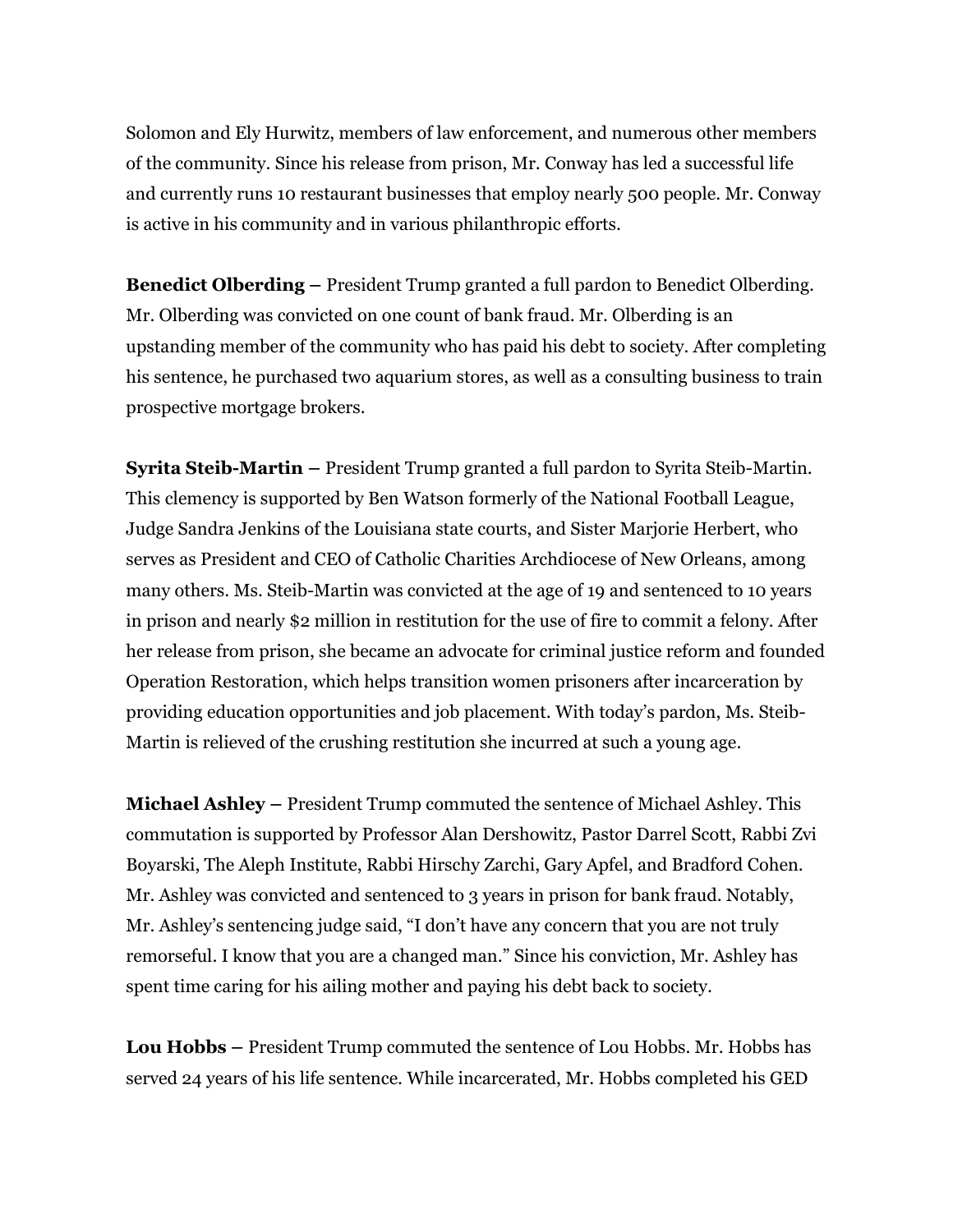as well as various other education classes. Mr. Hobbs is dedicated to improving his life and is focused on his family and friends who have assisted him during difficult times.

**Matthew Antoine Canady –** President Trump commuted the sentence of Matthew Antoine Canady. This commutation is supported by Acting Attorney General Jeffrey Rosen and the Office of the Pardon Attorney. Mr. Canady had an unstable childhood and all of his prior drug-related convictions occurred during his teenage years. Mr. Canady worked hard to move beyond his challenging circumstances and has demonstrated extraordinary rehabilitation while in custody. He has maintained clear conduct while incarcerated and has notably taken advantage of significant vocational programs, including an electrical apprenticeship. He receives "outstanding" work reports and is described as "hardworking" and "respectful" by the Bureau of Prisons staff. Mr. Canady takes full responsibility for his criminal actions and would like to find gainful employment to help support his children.

**Mario Claiborne –** President Trump commuted the sentence of Mario Claiborne. This commutation is supported by Acting Attorney General Jeffrey Rosen and the Office of the Pardon Attorney. Mr. Claiborne is serving life imprisonment and has already served more than 28 years in prison. For more than 20 years, Mr. Claiborne has maintained clear conduct. Mr. Claiborne currently works for a UNICOR facility and has completed rehabilitative programming, including drug education.

**Rodney Nakia Gibson –** President Trump commuted the sentence of Rodney Nakia Gibson. This commutation is supported by Acting Attorney General Jeffrey Rosen and the Office of the Pardon Attorney. In 2009, Mr. Gibson was convicted of trafficking drugs. Mr. Gibson is a first time, non-violent offender who has been a "model inmate" for more than 11 years in custody. In addition, he has maintained clear conduct and works with other inmates to help them obtain the important benefits of a GED. He has an impressive list of programming accomplishments, including apprenticeships and professional certifications which will readily translate into employable skills upon release. Mr. Gibson accepts responsibility for his actions.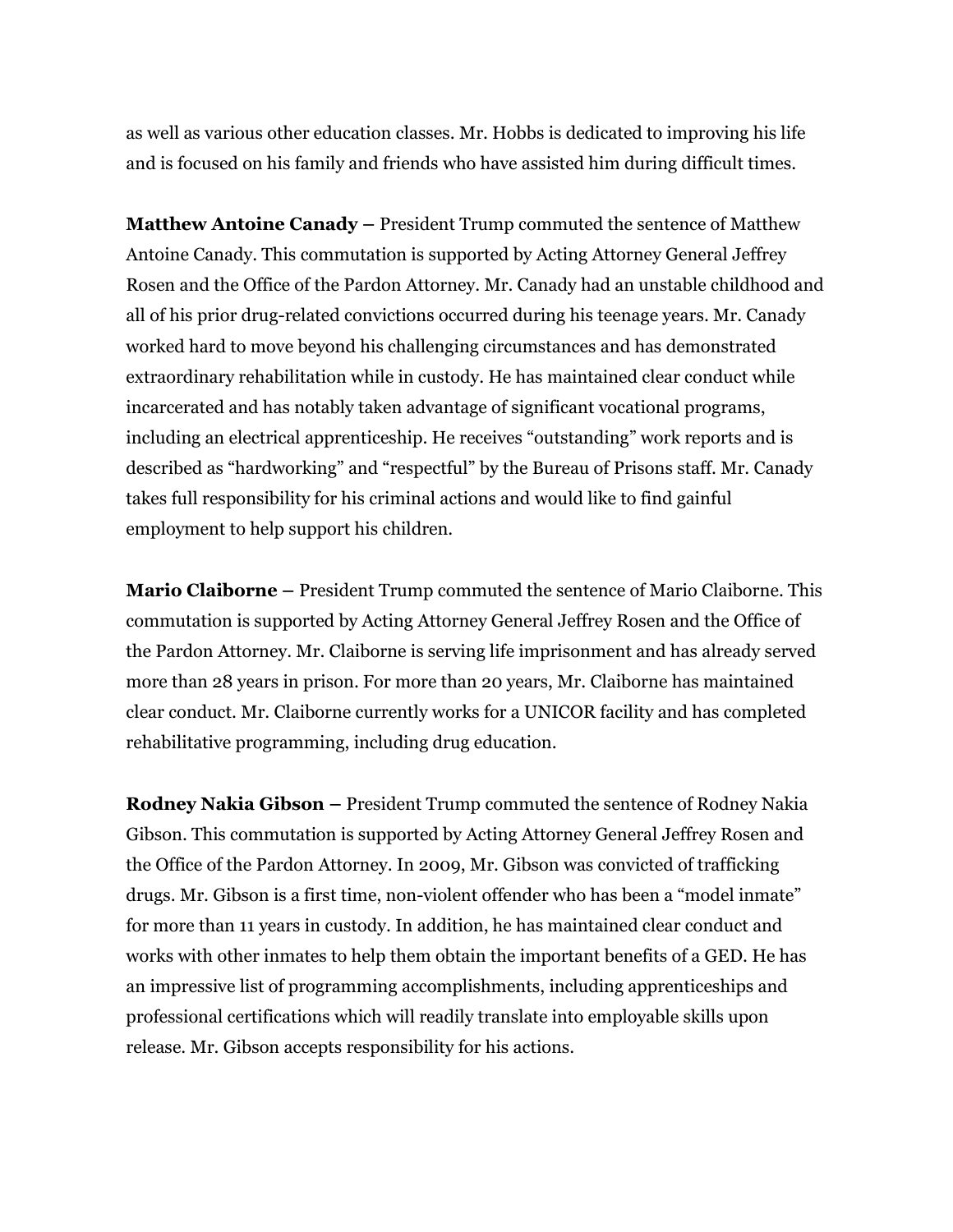**Tom Leroy Whitehurst –** President Trump commuted the sentence of Tom Leroy Whitehurst from life to 30 years. This clemency is supported by Acting Attorney General Jeffrey Rosen and the Office of the Pardon Attorney. Mr. Whitehurst led a conspiracy to manufacture at least 16.7 kilograms of methamphetamine and possessed numerous firearms during the course of the conspiracy. The court sentenced him to life imprisonment under the then-mandatory Sentencing Guidelines. Mr. Whitehurst has served nearly 24 years in prison. While incarcerated, he has demonstrated exemplary prison conduct by incurring just a single disciplinary infraction over two decades ago and holding a UNICOR position for much of his incarceration.

**Monstsho Eugene Vernon –** President Trump commuted the sentence of Monstsho Eugene Vernon. This commutation is supported by Acting Attorney General Jeffrey Rosen and the Office of the Pardon Attorney. Mr. Vernon has served over 19 years in prison for committing a string of armed bank robberies in Greenville, South Carolina. Evidence showed that numerous of these offenses involved him carrying BB guns rather than genuine firearms. While incarcerated, Mr. Vernon has worked steadily, programmed well, and recovered from a bout of cancer.

**Luis Fernando Sicard –** President Trump commuted the sentence of Luis Fernando Sicard. This commutation is supported by Acting Attorney General Jeffrey Rosen and the Office of the Pardon Attorney. Mr. Sicard was sentenced in 2000 for conspiracy to possess with intent to distribute cocaine and possession of a firearm during and in furtherance of a drug trafficking crime. He has served 20 years with clear conduct. Mr. Sicard has participated in substantial programming, including a number of vocational courses. Currently, Mr. Sicard works in the camp vehicular factory and previously worked in UNICOR earning "outstanding" work reports, and he also volunteers in the inmate puppy program. Importantly, Mr. Sicard takes full responsibility for his criminal actions. Mr. Sicard is a former Marine and father of two girls.

**DeWayne Phelps –** President Trump commuted the sentence of DeWayne Phelps. This commutation is supported by Acting Attorney General Jeffrey Rosen and the Office of the Pardon Attorney. Mr. Phelps has served 11 years in prison for conspiracy to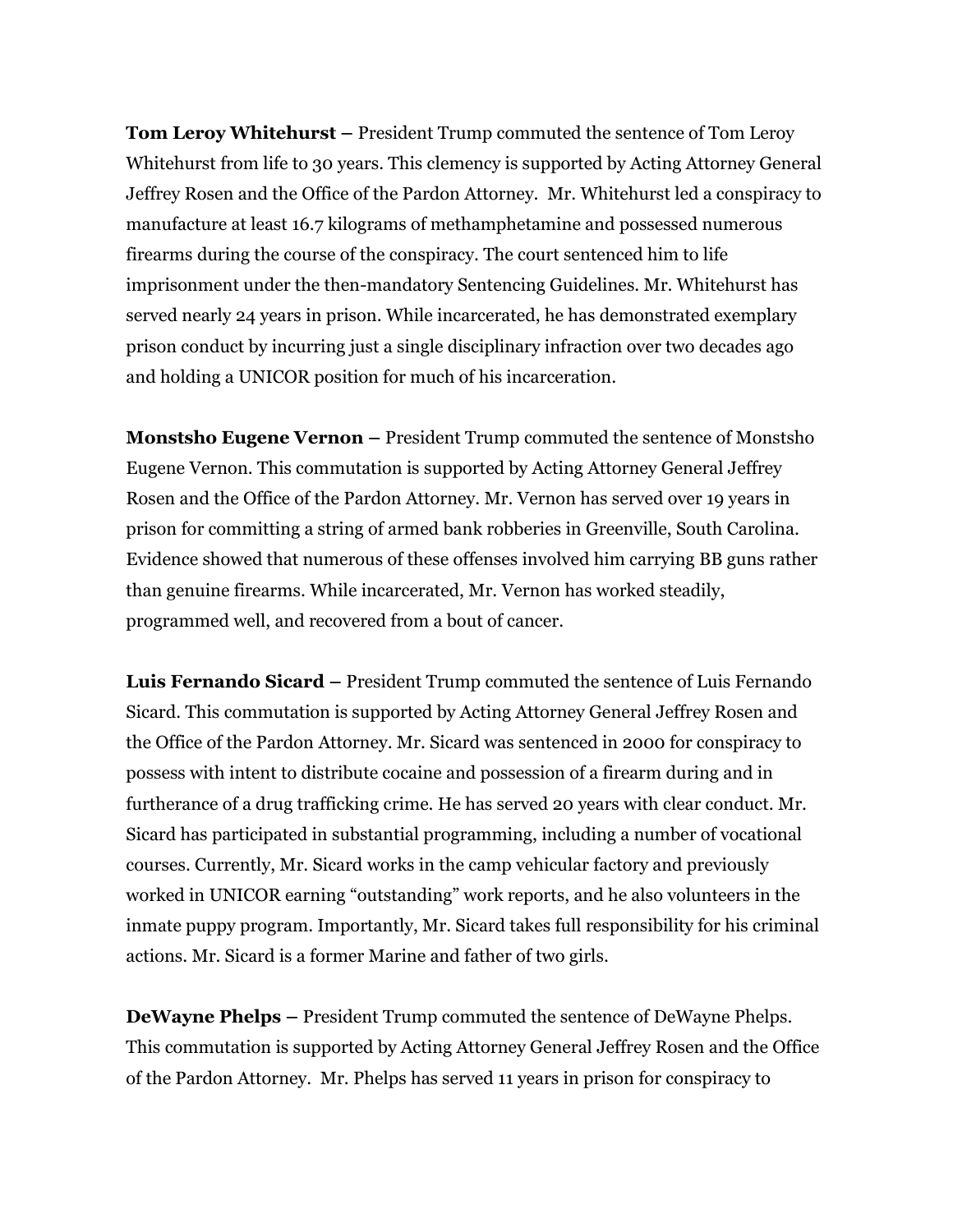distribute methamphetamine. He has served over a decade in prison with clear conduct, has trained as a dental apprentice, participated in UNICOR, and is noted as being a reliable inmate capable of being assigned additional responsibilities. Most notably, Mr. Phelps's sentence would unquestionably be lower today under the First Step Act.

**Isaac Nelson –** President Trump commuted the sentence of Isaac Nelson. This commutation is supported by Acting Attorney General Jeffrey Rosen and the Office of the Pardon Attorney. Mr. Nelson is serving a mandatory 20 year sentence for conspiracy to possess with intent to distribute and distribution of 5 kilograms or more of cocaine and 50 grams or more of crack cocaine. Following the First Step Act's changes to the definition of serious drug felony, Mr. Nelson would no longer receive a mandatory minimum term of 20 years' imprisonment. Instead, he would likely face a 10-year sentence. He has already served more than 11 years in prison. Throughout his incarceration, he appears to have demonstrated commendable adjustment to custody.

**Traie Tavares Kelly –** President Trump commuted the sentence of Traie Tavares Kelly. This commutation is supported by Acting Attorney General Jeffrey Rosen and the Office of the Pardon Attorney. Mr. Kelly was convicted of conspiracy to possess with intent to distribute and to distribute 50 grams or more of cocaine base and 5 kilograms or more of cocaine. He has served over 14 years in prison, but if he were sentenced today, he would likely be subject only to 10-year mandatory minimum. Moreover, Mr. Kelly has substantial work history while incarcerated and his notable accomplishments in education and programming demonstrate that he has used his time to maximize his chance at being a productive citizen upon release.

**Javier Gonzales –** President Trump commuted the sentence of Javier Gonzales. This commutation is supported by Acting Attorney General Jeffrey Rosen and the Office of the Pardon Attorney. Mr. Gonzales was convicted of conspiracy to possess with intent to distribute methamphetamine and distribution of methamphetamine in 2005. He has served over 14 years in prison, which is 4 years longer than the 10-year sentence he would likely receive today. He has a demonstrated record of rehabilitation during his incarceration, including steady employment, with substantial UNCIOR experience, and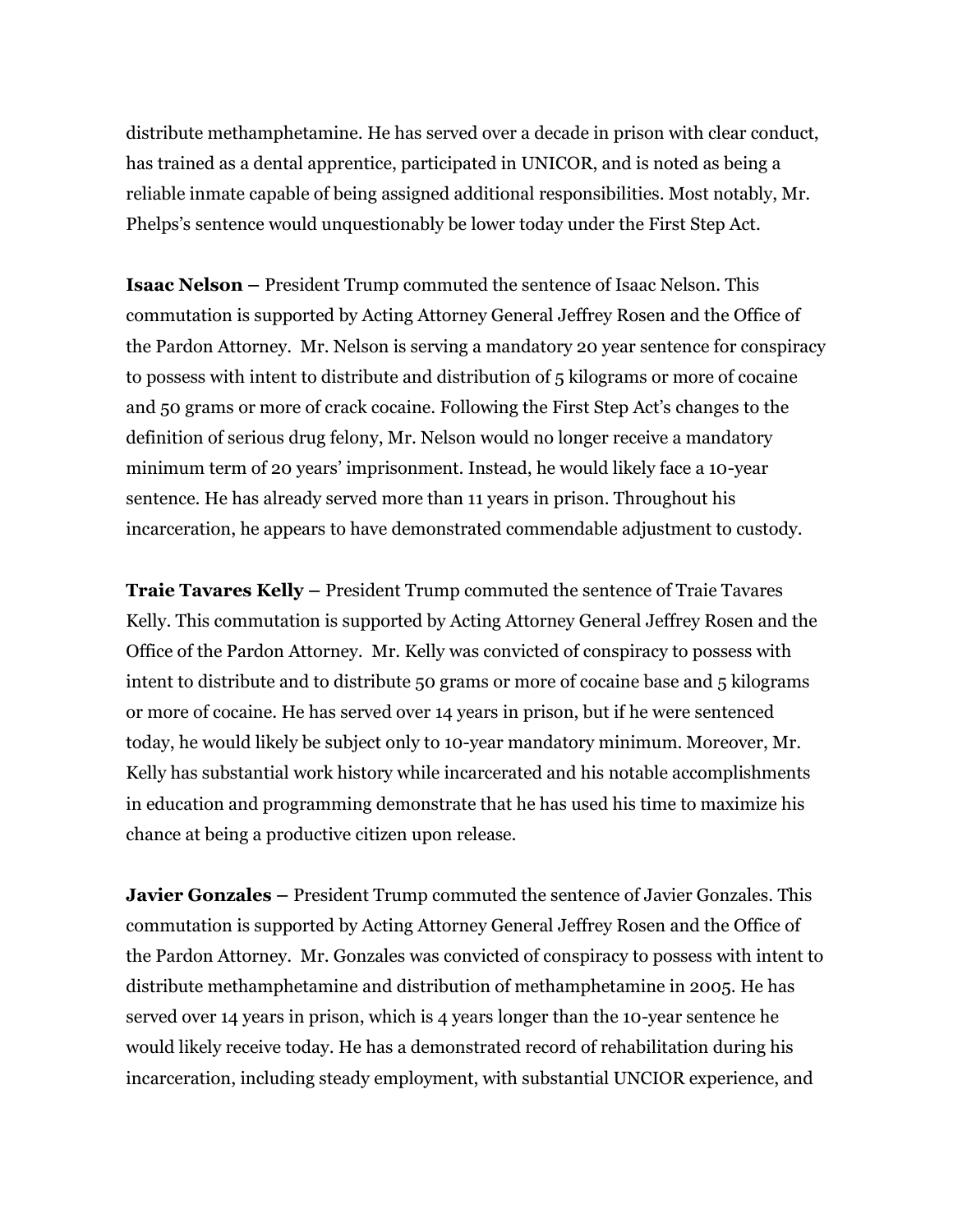participation in vocational programming and training to facilitate his successful reintegration into the workforce upon release. He also has no history of violent conduct. Mr. Gonzales has actively addressed his admitted substance abuse issues with nonresidential drug treatment and participation in the residential program.

**Eric Wesley Patton –** President Trump granted a full pardon to Eric Wesley Patton. This pardon is supported by former Deputy Attorney General Rod Rosenstein and the Office of the Pardon Attorney. Mr. Patton was convicted of making a false statement on a mortgage application in 1999. In the 20 years since his conviction, Mr. Patton has worked hard to build a sterling reputation, been a devoted parent, and made solid contributions to his community by quietly performing good deeds for friends, neighbors, and members of his church.

**Robert William Cawthon –** President Trump granted a full pardon to Robert William Cawthon. His pardon is supported by former Deputy Attorney General Rod Rosenstein and the Office of the Pardon Attorney. Mr. Cawthon was convicted in 1992 for making a false statement on a bank loan application and was sentenced to 3 years' probation, conditioned upon 180 days' home confinement. Mr. Cawthon has accepted responsibility for his offense, served his sentence without incident, and fulfilled his restitution obligation. His atonement has been exceptional, and since his conviction he has led an unblemished life while engaging in extensive, praiseworthy community service.

**Hal Knudson Mergler –** President Trump granted a full pardon to Hal Knudson Mergler. This pardon is supported by former Deputy Attorney General Rod Rosenstein and the Office of the Pardon Attorney. Mr. Mergler was convicted of conspiracy to possess with intent to distribute and distribution of lysergic acid diethylamide (LSD) in 1992. He received 1 month imprisonment, 3 years supervised release, and ordered to pay restitution. Since his conviction, Mr. Mergler has lived a productive and law-abiding life, including by earning a college degree, creating a successful business career, and starting a family. He has made significant contributions to his community and has helped to build a new school for a non-profit charitable organization. He is uniformly praised as a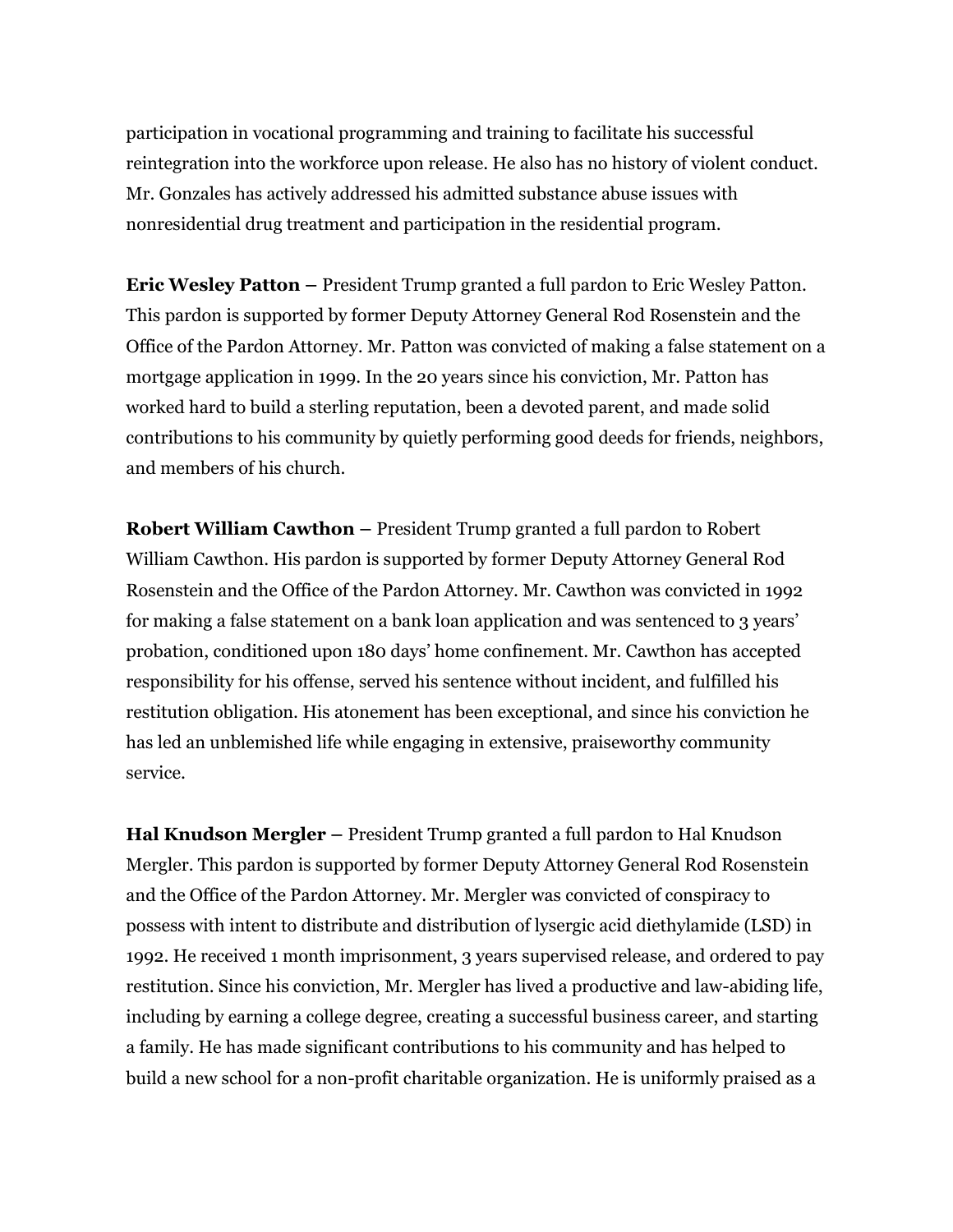hardworking and ethical businessman and a caring father.

**Gary Evan Hendler –** President Trump granted a full pardon to Gary Evan Hendler. This pardon is supported by former Deputy Attorney General Rod Rosenstein and the Office of the Pardon Attorney. In 1984, Mr. Hendler was convicted of conspiracy to distribute and dispense controlled substances and served 3 years' probation for his crime. He is remorseful and has taken full responsibility for his criminal actions. In the 40 years since his conviction, Mr. Hendler has lived a law-abiding life and has positively contributed to his community. He is financially stable and owns a successful real estate business. Most notably, he has helped others recover from addiction. Since 1982, he has organized and led weekly AA meetings. He also has mentored many individuals on their journey to sobriety with his radio broadcasts. His former probation officer noted that Mr. Hendler had become "integral" in the lives of many members of the community who were dealing with substance abuse issues. Further, his efforts in addiction and recovery have been recognized by Pennsylvania Governor Tom Wolf, who recently appointed him to a state advisory council on drug and alcohol abuse.

**John Harold Wall –** President Trump granted a full pardon to John Harold Wall. This pardon is supported by former Deputy Attorney General Rod Rosenstein, the former United States Attorney for the District of Minnesota Andrew M. Luger, and the Office of the Pardon Attorney. Mr. Wall was convicted of aiding and abetting possession with intent to distribute methamphetamine in 1992. He completed a 60 month prison sentence with 4 years' supervised release.

**Steven Samuel Grantham –** President Trump granted a full pardon to Steven Samuel Grantham. This pardon is supported by Mr. Grantham's friends and family who praise his moral character, Acting Attorney Jeffrey Rosen, former Deputy Attorney General Rod Rosenstein, and the Office of the Pardon Attorney. Mr. Grantham was convicted in 1967 for stealing a vehicle. He received 18-months imprisonment, and 2 years' probation. Since his conviction and release from prison, he has demonstrated remorse and accepted responsibility for his crime, which he committed approximately 50 years ago when he was just 19 years old. Mr. Grantham has lived a law-abiding and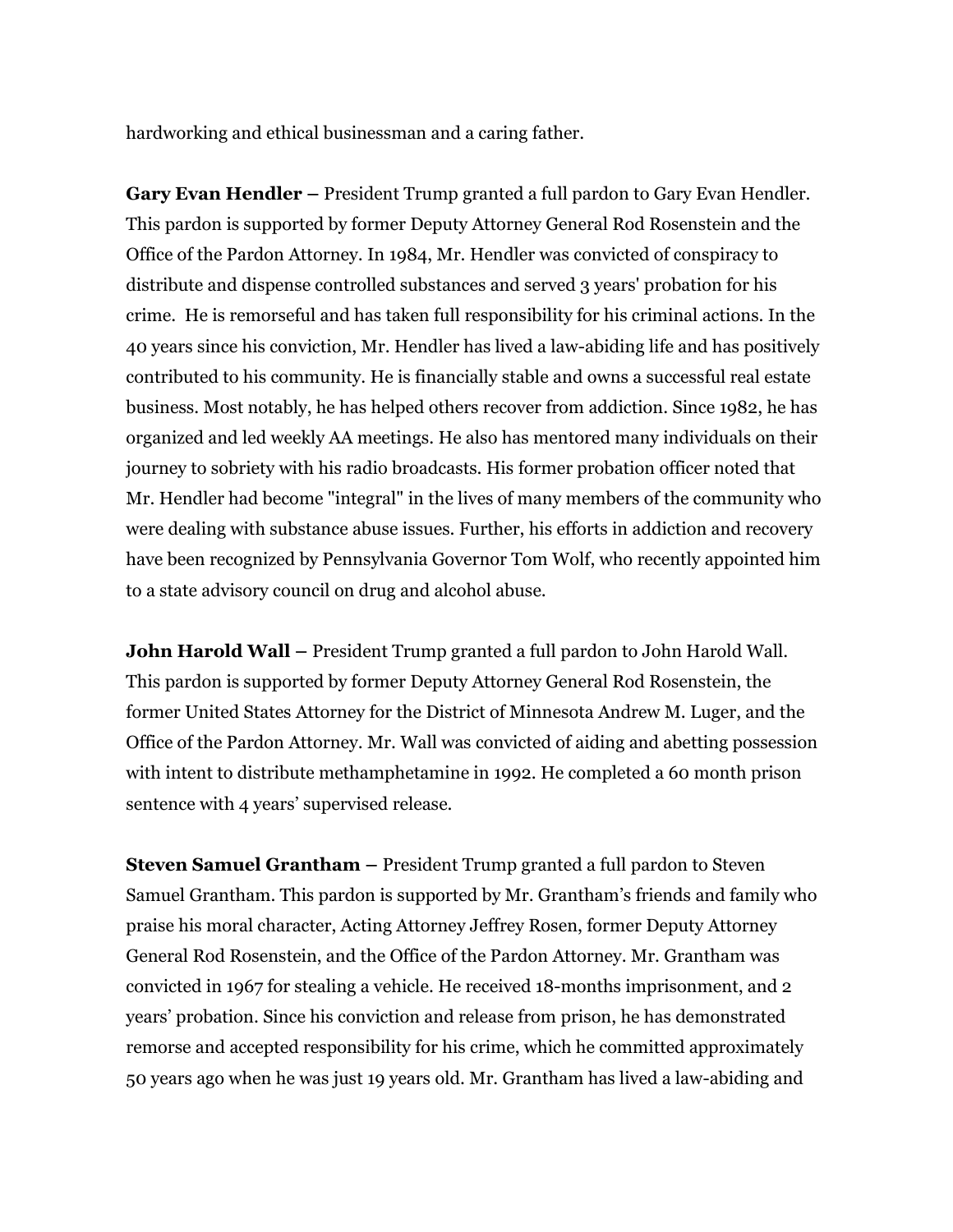stable life. Most notably, he stepped in and assumed custody of his grandchild when the child's parents were unable to care for him. He now seeks a pardon for forgiveness and to restore his gun rights.

**Clarence Olin Freeman –** President Trump granted a full pardon to Clarence Olin Freeman. This pardon is supported by former Deputy Attorney General Rod Rosenstein and the Office of the Pardon Attorney. Mr. Freeman was convicted in 1965 for operating an illegal whiskey still. He received 9 months imprisonment and 5 years' probation. Since his conviction and release from prison, Mr. Freeman has led a law-abiding life. He has expressed sincere remorse for his illegal activity and remains mindful of the valuable lesson his conviction taught him. In the approximately 55 years since his conviction, he has built a stable marriage, founded a thriving business, and contributed positively to his community. He has earned a reputation for honesty, hard work, and generosity.

**Fred Keith Alford –** President Trump granted a full pardon to Fred Keith Alford. This pardon is supported by former Deputy Attorney General Rod Rosenstein and the Office of the Pardon Attorney. Mr. Alford was convicted in 1977 for a firearm violation and served 1 year's unsupervised probation. Since his conviction, he has established a stable and law-abiding life and earned a commendable reputation in his small town as a man of great skill, dedication, and integrity.

**John Knock –** President Trump commuted the sentence of John Knock. This commutation is supported by his family. Mr. Knock is a 73 year-old man, a first-time, non-violent marijuana only offender, who has served 24 years of a life sentence. Mr. Knock has an exemplary prison history, during which he completed college accounting classes and has had zero incident reports.

**Kenneth Charles Fragoso –** President Trump commuted the sentence of Kenneth Charles Fragoso. Mr. Fragoso is a 66 year-old United States Navy veteran who has served more than 30 years of a life sentence for a nonviolent drug offense. Mr. Fragoso has an exemplary prison history and has worked for UNICOR for over 20 years, learned new trades, and has mentored fellow inmates.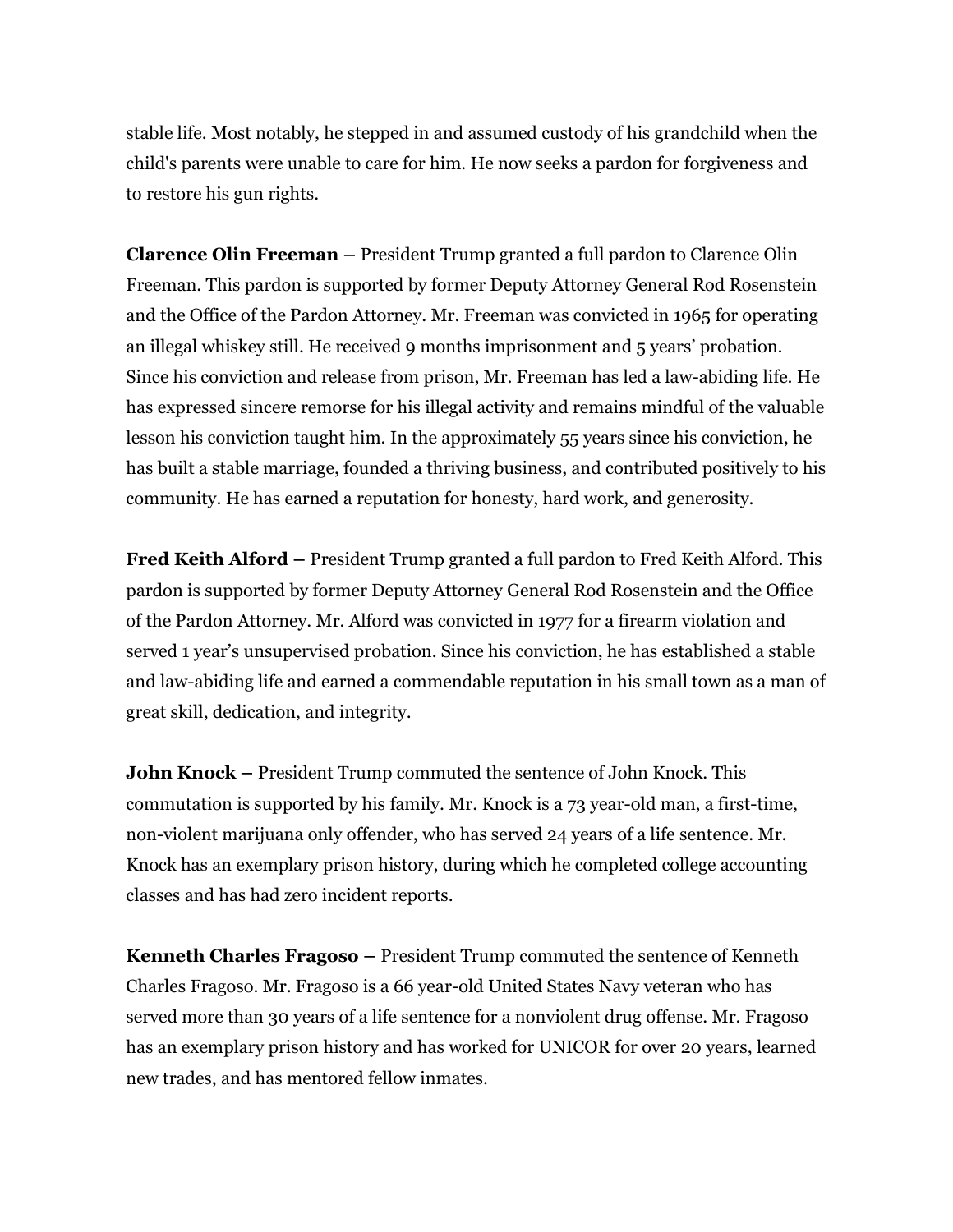**Luis Gonzalez –** President Trump commuted the sentence of Luis Gonzalez. Mr. Gonzalez is a 78 year-old non-violent drug offender who has served more than 27 years of a life sentence. Under the First Step Act, Mr. Fragoso would not have been subject to a mandatory life sentence. Mr. Gonzalez has an upstanding prison record and has worked for UNICOR for over 20 years producing military uniforms.

**Anthony DeJohn –** President Trump commuted the sentence of Anthony DeJohn. Mr. DeJohn has served more than 13 years of a life sentence for conspiracy to distribute marijuana. Mr. DeJohn has maintained a clear disciplinary record and has been recognized for his outstanding work ethic while incarcerated. Mr. DeJohn has employment and housing available to him upon release.

**Corvain Cooper –** President Trump commuted the sentence of Mr. Corvain Cooper. Mr. Cooper is a 41 year-old father of two girls who has served more than 7 years of a life sentence for his non-violent participation in a conspiracy to distribute marijuana.

**Way Quoe Long –** President Trump commuted the sentence of Way Quoe Long. Mr. Long is a 58 year-old who has served nearly half of a 50-year sentence for a non-violent conviction for conspiracy to manufacture and distribute marijuana. Mr. Long has spent his incarceration striving to better himself through English proficiency classes and by obtaining his GED. Upon release, Mr. Long will reunite with his family and will be strongly supported as he integrates back into the community.

**Michael Pelletier –** President Trump commuted the sentence of Michael Pelletier. Mr. Pelletier is a 64 year-old who has served 12 years of a 30 year sentence for conspiracy to distribute marijuana. Mr. Pelletier has maintained a clear disciplinary record, has thrived as an artist working with oil paints on canvas, and has taken several courses to perfect his skill while incarcerated. Upon his release, Mr. Pelletier will have a meaningful place of employment and housing with his brother.

**Craig Cesal –** President Trump commuted the sentence of Craig Cesal. Mr. Cesal is a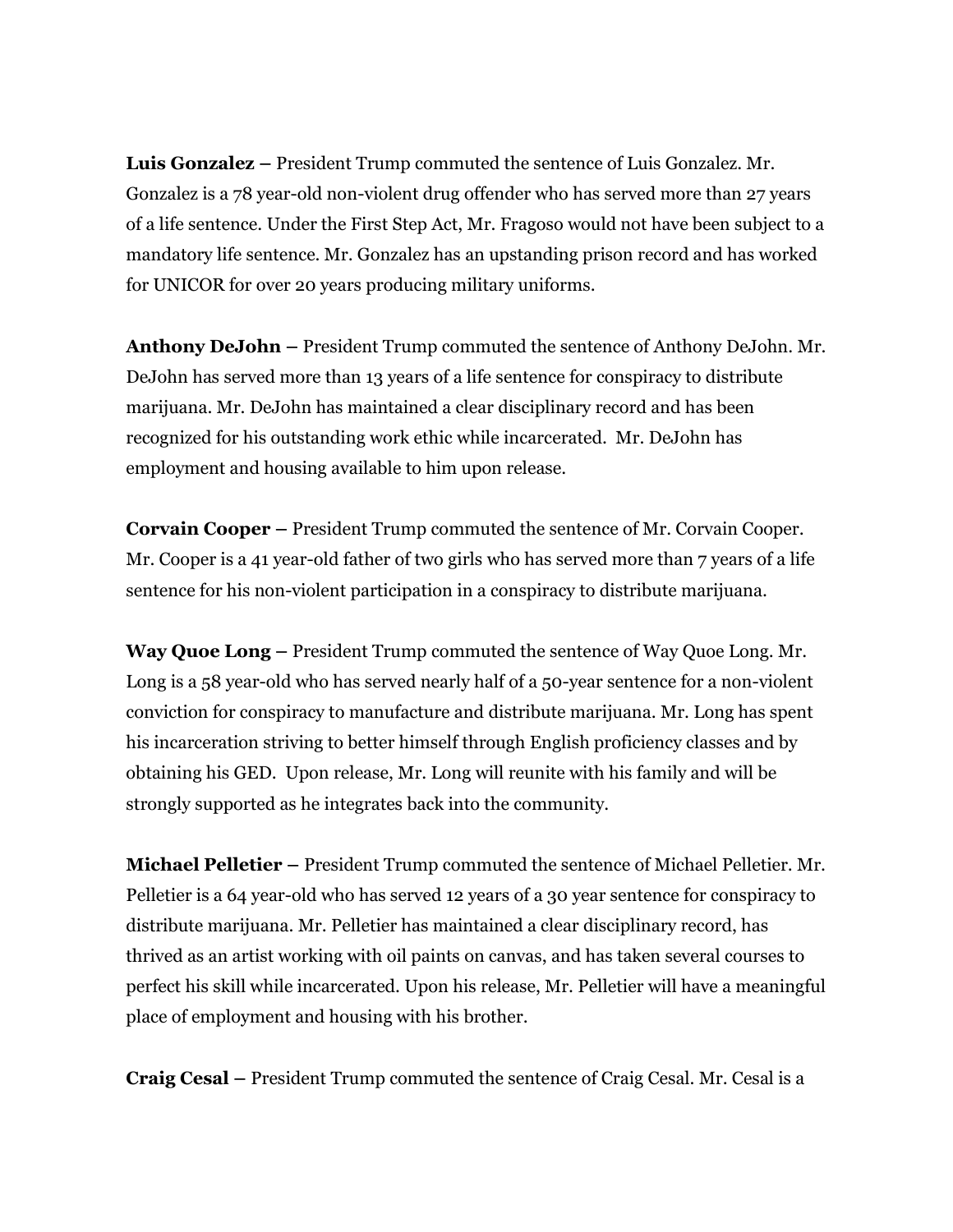father of two, one of whom unfortunately passed away while he was serving his life sentence for conspiracy to distribute marijuana. Mr. Cesal has had an exemplary disciplinary record and has become a paralegal assistant and a Eucharistic Minister in the Catholic Church to assist and guide other prisoners. Upon his release, Mr. Cesal looks forward to reintegrating back into society and to contributing to his community while living with his daughter with whom he has remained close. Mr. Cesal hopes to be a part of her upcoming wedding.

**Darrell Frazier –** President Trump commuted the sentence of Darrell Frazier. Mr. Frazier is a 60 year-old who has served 29 years of a life sentence for non-violent conspiracy to distribute and possess with intent to distribute cocaine. Mr. Frazier has had an exemplary disciplinary record in prison and has spent his time creating the Joe Johnson Tennis Foundation, a 501(c)(3) that provides free tennis lessons to hundreds of children in underserved communities. Upon his release, Mr. Frazier will have a meaningful place of employment and housing with his mother.

**Lavonne Roach –** President Trump commuted the sentence of Lavonne Roach. Ms. Roach has served 23 years of a 30-year sentence for non-violent drug charges. She has had an exemplary prison record and has tutored and mentored other prisoners. Ms. Roach has a strong family support system to help her transition back into the community.

**Blanca Virgen –** President Trump commuted the sentence of Blanca Virgen. Ms. Virgen has served 12 years of a 30 year sentence. Rather than accept a plea offer of 10 years, Ms. Virgen exercised her constitutional right to trial and received triple the amount of time the government offered her to plead. She has received countless achievement awards from her educational programming in prison. Upon her release, Ms. Virgen will return home to Mexico to care for her four children.

**Robert Francis –** President Trump commuted the sentence of Robert Francis. Mr. Francis has served 18 years of a life sentence for non-violent drug conspiracy charges. Mr. Francis has a spotless disciplinary record in prison and has been active in his efforts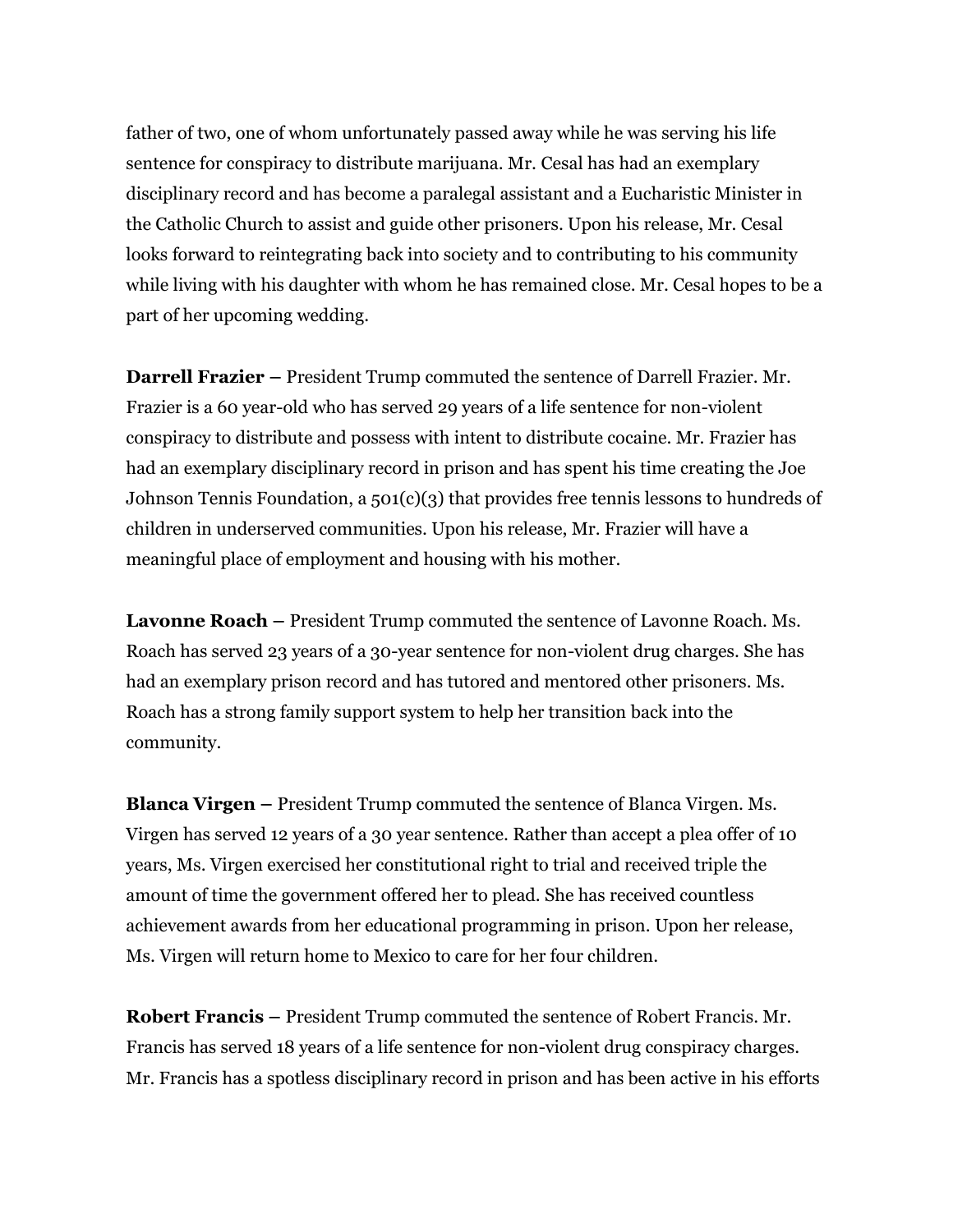toward rehabilitation. Upon release, Mr. Francis, a father of 3, will live with his sister in Houston, Texas.

**Brian Simmons –** President Trump commuted the sentence of Brian Simmons. Mr. Simmons has served 5 years of a 15 year sentence for a non-violent conspiracy to manufacture and distribute marijuana. Mr. Simmons has had an exemplary prison record and upon release will have strong support from his fiancée and his community.

**Derrick Smith –** President Trump commuted the sentence of Derrick Smith. Mr. Smith is a 53 year-old who has served more than 20 years of a nearly 30 year sentence for distribution of drugs to a companion who passed away. Mr. Smith is deeply remorseful for his role in this tragic death and has had an exemplary record while incarcerated. Mr. Smith intends to secure a construction job, care for his mother and his son, and rebuild his relationship with his two other children.

**Raymond Hersman –** President Trump commuted the sentence of Raymond Hersman. Mr. Hersman is a 55 year-old father of two who has served more than 9 years of a 20 year sentence. While incarcerated, Mr. Hersman has maintained a spotless disciplinary record, worked steadily, and participated in several programming and educational opportunities. Upon release, he looks forward to transitioning back into the community and leading a productive life with strong family support.

**David Barren –** President Trump commuted the sentence of David Barren. Mr. Barren is a father of 6 children. He has served 13 years of his life sentence in addition to 20 years for a non-violent drug conspiracy charge. Mr. Barren has maintained an exemplary prison record. Upon release, Mr. Barren looks forward to returning home to his family.

**James Romans –** President Trump commuted the sentence of James Romans. Mr. Romans is a father and a grandfather who received a life sentence without parole for his involvement in a conspiracy to distribute marijuana. Mr. Romans has had an exemplary disciplinary record for the more than 10 years he has served, and has completed a long list of courses. He has already secured job opportunities that will help him successfully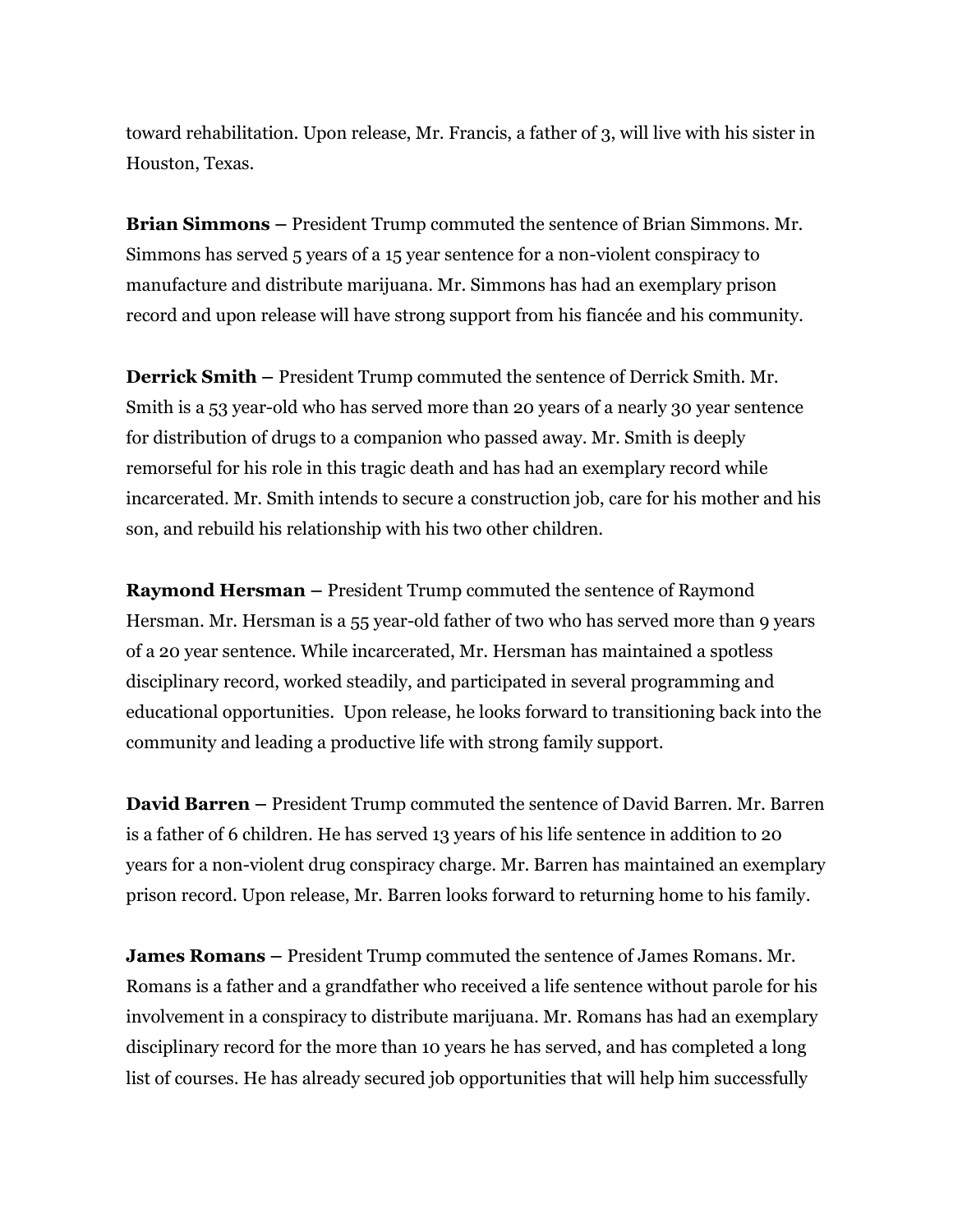re-enter society.

**Jonathon Braun –** President Trump commuted the sentence of Jonathan Braun. Mr. Braun has served 5 years of a 10-year sentence for conspiracy to import marijuana and to commit money laundering. Upon his release, Mr. Braun will seek employment to support his wife and children.

**Michael Harris –** President Trump commuted the sentence of Michael Harris. Mr. Harris is a 59 year old who has served 30 years of a 25 year to life sentence for conspiracy to commit first-degree murder. Mr. Harris has had an exemplary prison record for three decades. He is a former entrepreneur and has mentored and taught fellow prisoners how to start and run businesses. He has completed courses towards business and journalism degrees. Upon his release, Mr. Harris will have a meaningful place of employment and housing with the support of his family.

**Kyle Kimoto –** President Trump commuted the sentence of Kyle Kimoto. Mr. Kimoto is a father of six who has served 12 years of his 29 year sentence for a non-violent telemarketing fraud scheme. Mr. Kimoto has been an exemplary prisoner, has held numerous jobs, shown remorse, and mentored other inmates in faith. Upon his release, he has a job offer and will help care for his six children and three grandchildren.

**Chalana McFarland –** President Trump commuted the sentence of Chalana McFarland. Ms. McFarland has served 15 years of a 30-year sentence. Though she went to trial, Ms. McFarland actually cooperated with authorities by informing them of a potential attack on the United States Attorney. Her co-defendants who pled guilty, however, received lesser sentences ranging from 5 to 87 months. Ms. McFarland was a model inmate and is now under home confinement.

**Eliyahu Weinstein –** President Trump commuted the sentence of Eliyahu Weinstein. This commutation is supported by former U.S. Attorney Brett Tolman, former Representative Bob Barr, former U.S. Attorney Joseph Whittle, Professor Alan Dershowitz, Representative Mark Walker, Representative Scott Perry, Representative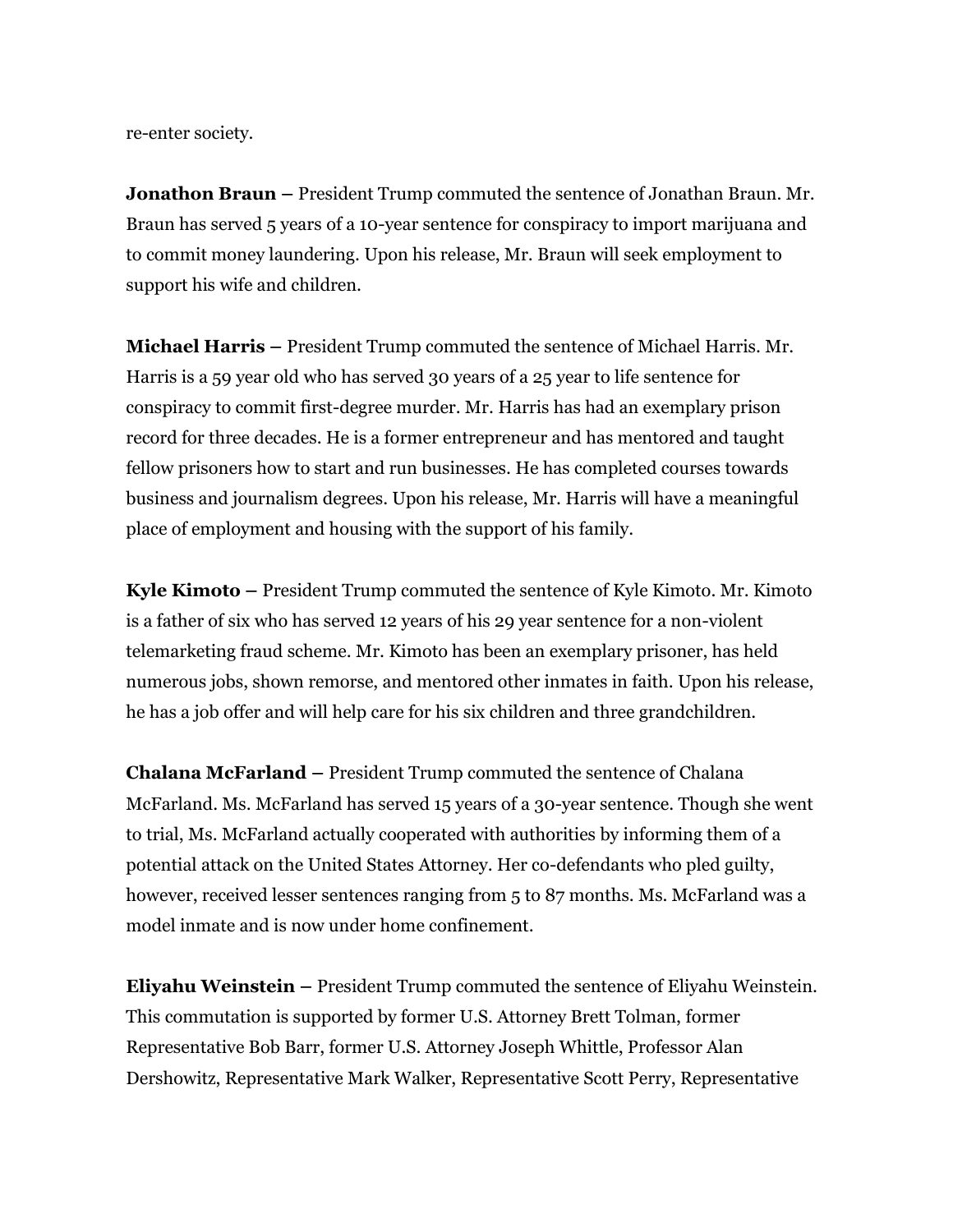Jeff Van Drew, Jessica Jackson of the Reform Alliance, The Tzedek Association, Dr. Danny Feuer, and numerous victims who have written in support. Mr. Weinstein is the father of seven children and a loving husband. He is currently serving his eighth year of a 24-year sentence for a real estate investment fraud and has maintained an exemplary prison history. Upon his release, he will have strong support from his community and members of his faith.

**John Estin Davis –** President Trump commuted the sentence of John Estin Davis. This commutation is supported by Caroline Bryan, Luke Bryan, Ellen Boyer, Amy Davis, Kim Davis, Brandon McWherter, Sheila McWherter, Dr. Jeff Hall, Dr. Brad Maltz, Brent Ford, Mark Lotito, Keri Rowland, Mark Rowland, and Stephen Stock. Mr. Davis has spent the last 4 months incarcerated for serving as Chief Executive Office of a healthcare company with a financial conflict of interest. Notably, no one suffered financially as a result of his crime and he has no other criminal record. Prior to his conviction, Mr. Davis was well known in his community as an active supporter of local charities. He is described as hardworking and deeply committed to his family and country. Mr. Davis and his wife have been married for 15 years, and he is the father of three young children.

**Alex Adjmi –** President Trump granted a full pardon to Alex Adjmi. This pardon is supported by Haim Chera on behalf of his late father Stanley, Robert Cayre, the Sitt family and numerous other community leaders. In 1996, Mr. Adjmi was convicted of a financial crime and served 5 years in prison. Following his release, he has dedicated himself to his community and has supported numerous charitable causes, including support for children with special needs and substance recovery centers.

**Elliott Broidy –** President Trump granted a full pardon to Elliott Broidy. Mr. Broidy is the former Deputy National Finance Chair of the Republican National Committee. This pardon is supported by Representative Devin Nunes, Representative Ken Calvert, Representative Jack Bergman, Representative George Holding, Ambassador Ric Grenell, Bernie Marcus, Malcolm Hoenlein, Eric Branstad, Tom Hicks, Saul Fox, Lee Samson, Rabbi Steven Leder, Dr. Alveda King, Father Frank Pavone, Major General Clayton Hutmacher, Lieutenant General Bennet Sacolick, Mr. Bruce Brereton, Rabbi Steven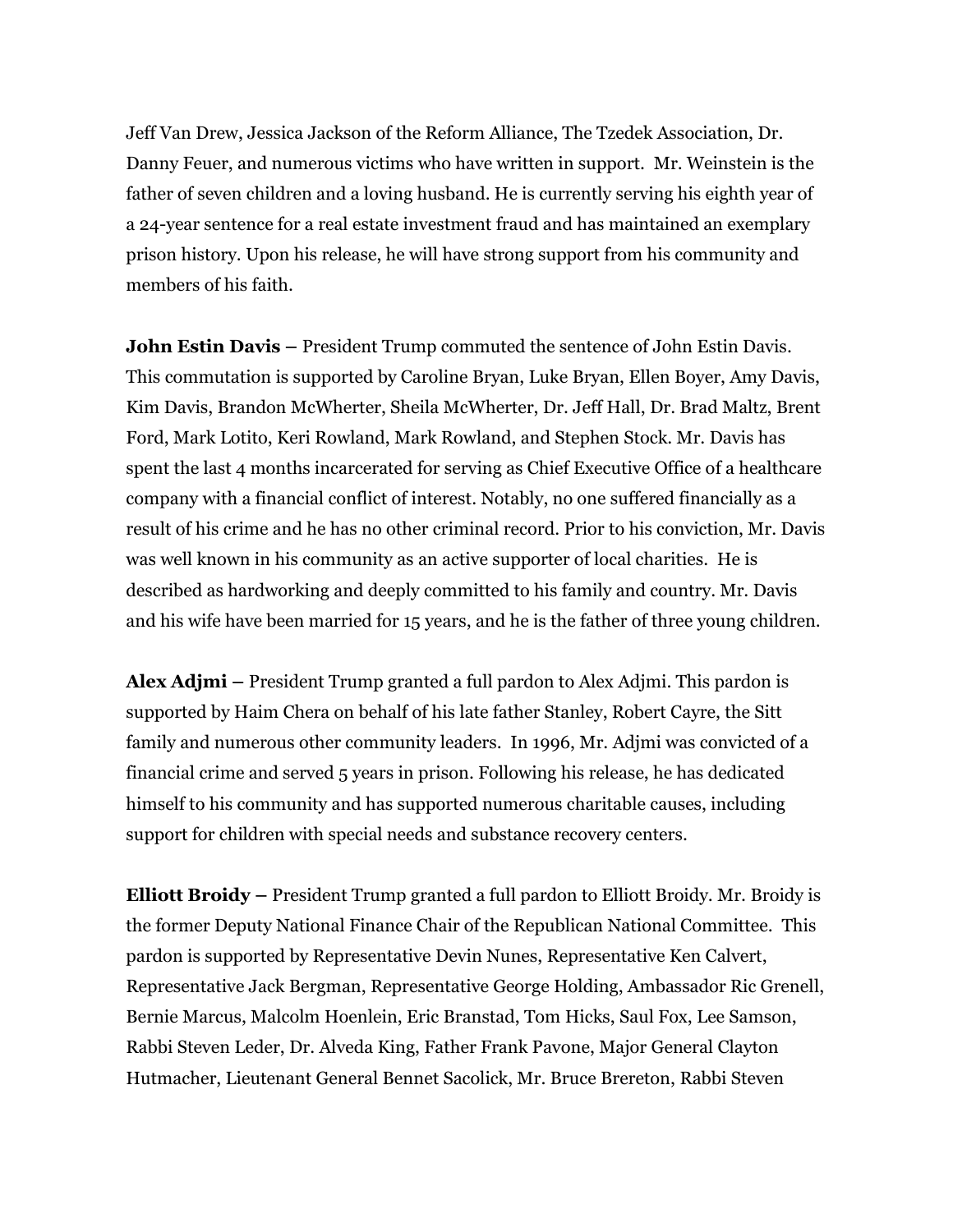Burg, Rabbi Pini Dunner, Rabbi Meyer May, and Rabbi Mordechai Suchard. Mr. Broidy was convicted on one count of conspiracy to serve as an unregistered agent of a foreign principal. Mr. Broidy is well known for his numerous philanthropic efforts, including on behalf of law enforcement, the military and veterans programs, and the Jewish community.

**Stephen K. Bannon –** President Trump granted a full pardon to Stephen Bannon. Prosecutors pursued Mr. Bannon with charges related to fraud stemming from his involvement in a political project. Mr. Bannon has been an important leader in the conservative movement and is known for his political acumen.

**Douglas Jemal –** President Trump granted a full pardon to Douglas Jemal. Mr. Jemal is an American businessman and philanthropist credited with rebuilding many urban inner cities in the United States. In 2008, Mr. Jemal was convicted of fraud. In addition, Mr. Jemal was instrumental to various other charitable causes, including the rebuilding of churches prior to his conviction. Notably, at his trial the presiding judge told prosecutors that he thought it "inconceivable" to send Mr. Jemal to prison.

**Noah Kleinman –** President Trump commuted the sentence of Noah Kleinman. Mr. Kleinman is a 45-year old father of two children. The mother of his children unfortunately passed away during Mr. Kleinman's incarceration. Mr. Kleinman has served 6 years of a nearly 20 year sentence for a non-violent crime to distribute marijuana. Mr. Kleinman has had an exemplary prison history and has worked to remain close to his children and his father. Upon release, he looks forward to living with his father, working for the family business, and caring for his children.

**Dr. Scott Harkonen –** President Trump granted a full pardon Dr. Scott Harkonen. Dr. Harkonen was convicted of fraud based on a misleading caption in a press release with respect to a treatment for a disease. Dr. Harkonen is world renowned for his discovery of a new kidney disease, as well as its cause and treatment. Dr. Harkonen looks forward to returning to medicine.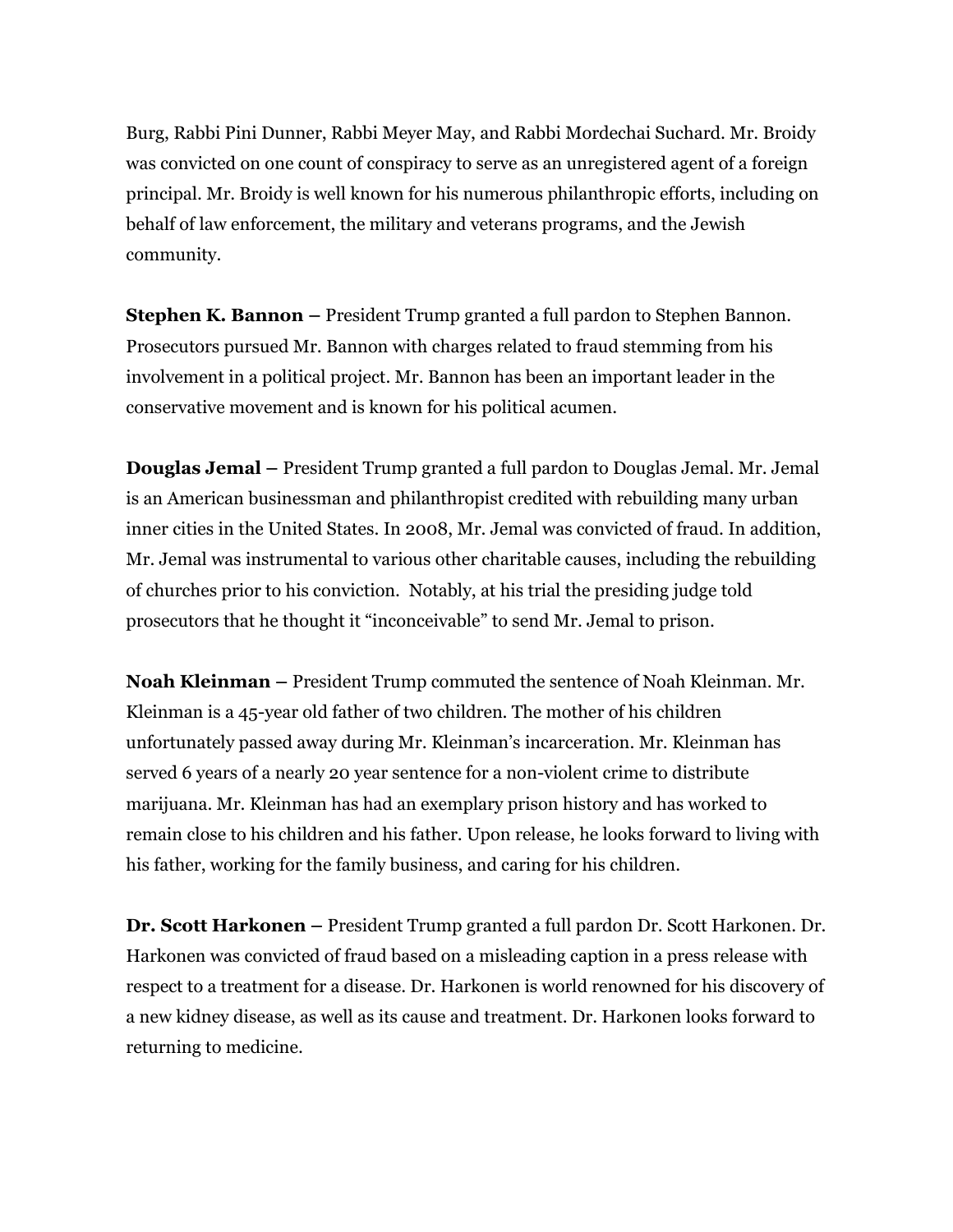**Johnny D. Phillips, Jr. –** President Trump granted a full pardon to Johnny D. Phillips, Jr. This pardon is supported by Senator Rand Paul, the former United States Attorney for the Middle District of Tennessee, and numerous members of his community. In 2016, Mr. Phillips was convicted of conspiracy to commit wire fraud and mail fraud. Mr. Phillips is known as an upstanding citizen and is a valued member of his community. He dedicates his time to his three young children and is an advocate for Type 1 diabetes research.

**Dr. Mahmoud Reza Banki –** President Trump granted a full pardon to Dr. Mahmoud Reza Banki. This pardon is supported by many elected officials of stature, including the late Representative John Lewis, Senator Diane Feinstein, and other Members of Congress. Dr. Banki is an Iranian American citizen who came to the United States when he was 18 years old. He graduated from the University of California, Berkeley, before obtaining a PhD from Princeton University and an MBA from the University of California, Los Angeles. In 2010 Dr. Banki was charged with monetary violations of Iranian sanctions and making false statements. The charges related to sanctions violations were subsequently overturned by the United States Court of Appeals for the Second Circuit. However, the felony charges for making false statements have prevented Dr. Banki from resuming a full life. In the years since his conviction, Dr. Banki has dedicated himself to his community and maintained a sincere love and respect for the United States.

**Tena Logan –** President Trump commuted the sentence of Tena Logan. Ms. Logan has served 8 years of a 14-year sentence for a non-violent drug offense. She had an exemplary prison record with extensive work and programming, and has assumed several leadership positions. In addition, Ms. Logan was authorized to work outside the perimeter of the prison, and was granted home confinement under the CARES Act last summer. Today, Ms. Logan lives with her husband and works fulltime at a major retail store.

**MaryAnne Locke –** President Trump commuted the sentence of MaryAnne Locke. Ms. Locke has served roughly 11 years of a nearly 20 year sentence for a non-violent drug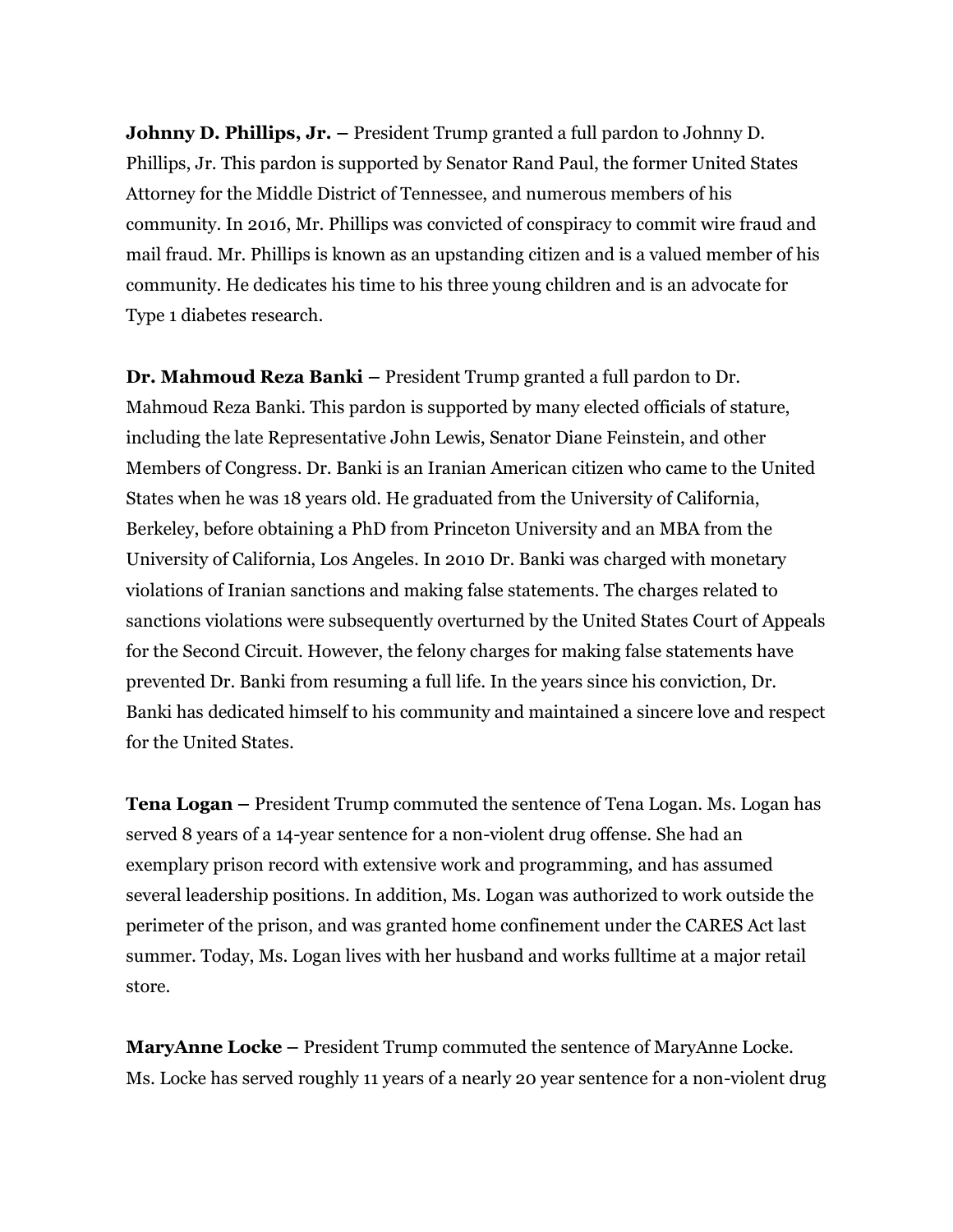offense. Despite the difficulties of beginning her sentence just 6 weeks after having a Caesarean section, her prison record has been exemplary, with extensive programming and work. Ms. Locke was authorized to work outside the perimeter of the prison, and was granted home confinement under the CARES Act last summer. Today, she lives with her father, is building a relationship with her children, and works fulltime at a major retail store.

**April Coots –** President Trump commuted the sentence of April Coots. Ms. Coots has served more than 10 years of her 20-year sentence for a non-violent drug offense. Throughout her incarceration, she has been an exemplary inmate, obtained an HVAC license, and completed the PAWS apprenticeship program. During the 18 months before the trial, Ms. Coots started a business, completed her GED, and took two semesters of community college classes. Importantly, Ms. Coots has a supportive family and church community that will help her transition and create a stable network for her postincarceration.

**Caroline Yeats –** President Trump commuted the sentence of Caroline Yeats. Ms. Yeats was a first-time, non-violent drug offender who has served nearly 7 years of a 20 year sentence. She has been an exemplary inmate who spends her time training service dogs as part of the PAWS program, mentoring other inmates, and she has been a committed member of her faith community. Upon her release, she plans on spending time with her husband of 30 years who suffers from multiple sclerosis.

**Jodi Lynn Richter –** President Trump commuted the sentence of Jodi Lynn Richter. Ms. Richter has served 10 years of a 15-year sentence for a non-violent drug offense. Ms. Richter has an exemplary prison record, and spends her time training service dogs in the PAWS program, tutoring other inmates in pursuit of their GED, and learning to operate a range of heavy machinery. Her parents have continued to support her and she has various employment opportunities available.

**Kristina Bohnenkamp –** President Trump commuted the sentence of Kristina Bohnenkamp. Notably, her warden recommended her for home confinement under the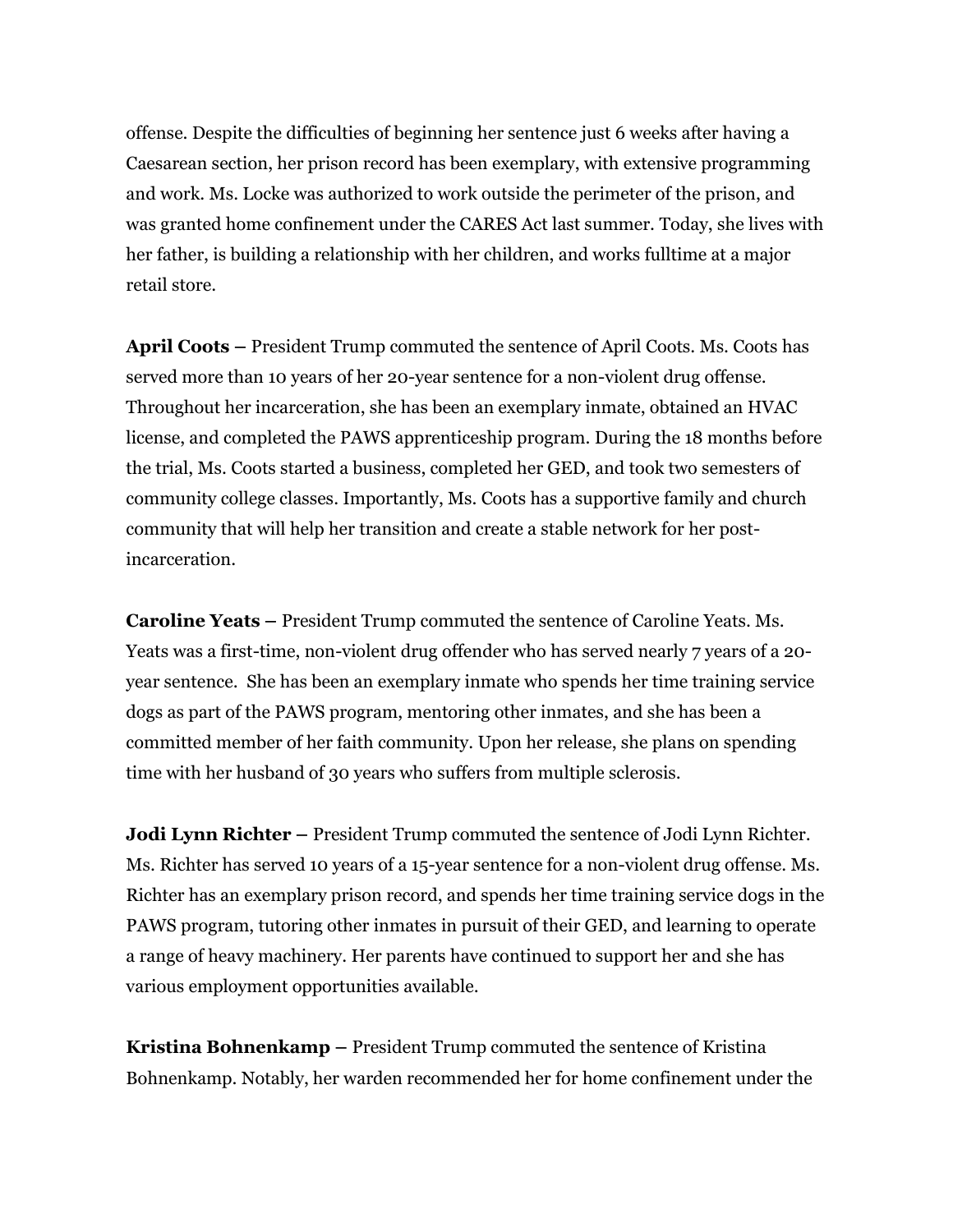CARES Act. Ms. Bohnenkamp has served more than 10 years of a 24 year sentence for a non-violent drug offense. Ms. Bohnenkamp has been an exemplary inmate, with an excellent record of programming and UNICOR work, and she is authorized to work outside the prison perimeter. Upon her release, she is planning on spending time with her sister and brother-in-law and she has various employment opportunities available.

**Mary Roberts –** President Trump commuted the sentence of Mary Roberts. Ms. Roberts has served 10 years of a 19-year sentence for a non-violent drug offense. She has maintained an exemplary disciplinary record, and a strong programming and work history, including as a part of the PAWS program, UNICOR and food service, and she is authorized to work outside the prison perimeter. Upon her release, Ms. Roberts plans to spend time with her daughter and enjoys strong support from her family. In addition, she has various employment opportunities available.

**Cassandra Ann Kasowski –** President Trump commuted the sentence of Cassandra Ann Kasowski. Notably, her warden recommended her for home confinement under the CARES Act. Ms. Kasowski has served more than7 years of a 17 year sentence for a nonviolent drug offense. She has been an exemplary inmate and has worked extensively, including as a part of the PAWS program and in UNICOR. Upon her release, she plans to spend time with her son and seek employment.

**Lerna Lea Paulson –** President Trump commuted the sentence of Lerna Lea Paulson. Notably, Ms. Paulson's warden recommended her for home confinement under the CARES Act. Ms. Paulson has served nearly 7 years of a 17-year sentence for a non-violent drug offense. During her time in prison, she has maintained an exemplary disciplinary record, has worked full-time in UNICOR, and served as a mental health counselor. In addition, she has served an inmate companion as well as a suicide watch companion. She is also authorized to work outside the prison perimeter. Upon her release, she plans on spending time with her family and seek employment.

**Ann Butler –** President Trump commuted the sentence of Ann Butler. Ms. Butler has served more than 10 years of a nearly 20-year sentence for a non-violent offense. She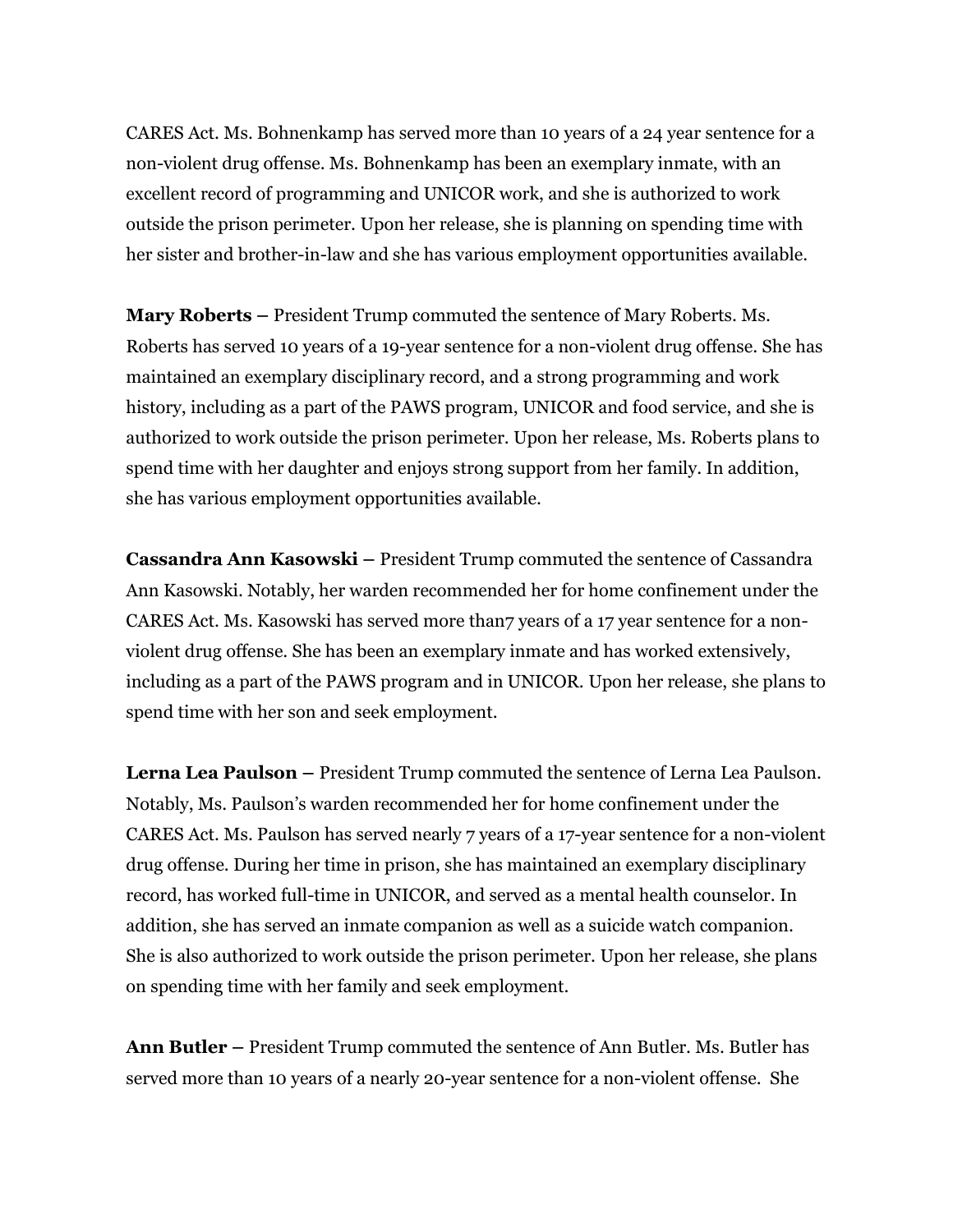has an exemplary prison record, with extensive programming and work history and has garnered outstanding evaluations. In addition, she is extraordinarily devoted to her faith. At the time of her arrest, Ms. Butler was caring for five children and held two minimum-wage jobs. Upon her release, Ms. Butler wishes to reunite with her family and seek employment.

**Sydney Navarro –** President Trump commuted the sentence of Sydney Navarro. Ms. Navarro has served nearly 8 years of a 27-year sentence for a non-violent drug offense. She has an exemplary prison record. In addition, Ms. Navarro obtained her GED, participated in extensive program work, and earned excellent work evaluations. Notably, Ms. Navarro was chosen to speak to at-risk youth in the community through the SHARE program. Upon her release, Ms. Navarro wishes to reunite with her daughter and seek employment.

**Tara Perry –** President Trump commuted the sentence of Tara Perry. Ms. Perry has served nearly 7 years of a 16-year sentence for a non-violent drug offense. She has maintained an exemplary prison record and has obtained her nursing certification. Ms. Perry also enjoys singing during the prison religious services. Upon her release, Ms. Perry plans to spend time with her mother and seek employment.

**John Nystrom** – President Trump granted a full pardon to John Nystrom, who, other than this conviction, was described by his sentencing judge as a "model citizen." His clemency is supported by Governor Kristi Noem and Senator Michael Rounds. Over 10 years ago, while working as a contractor on a school reconstruction project, Mr. Nystrom failed to alert the proper authorities when he learned that a subcontractor was receiving double payments for work performed. Mr. Nystrom took full responsibility for this oversight and even tried to pay the Crowe Creek Tribe, who was paying for the work, restitution before he pled guilty. Mr. Nystrom has since paid his restitution in full. Mr. Nystrom teaches Sunday school and volunteers for the Knights of Columbus and Habitat for Humanity, among other organizations, and has previously served as County Commissioner.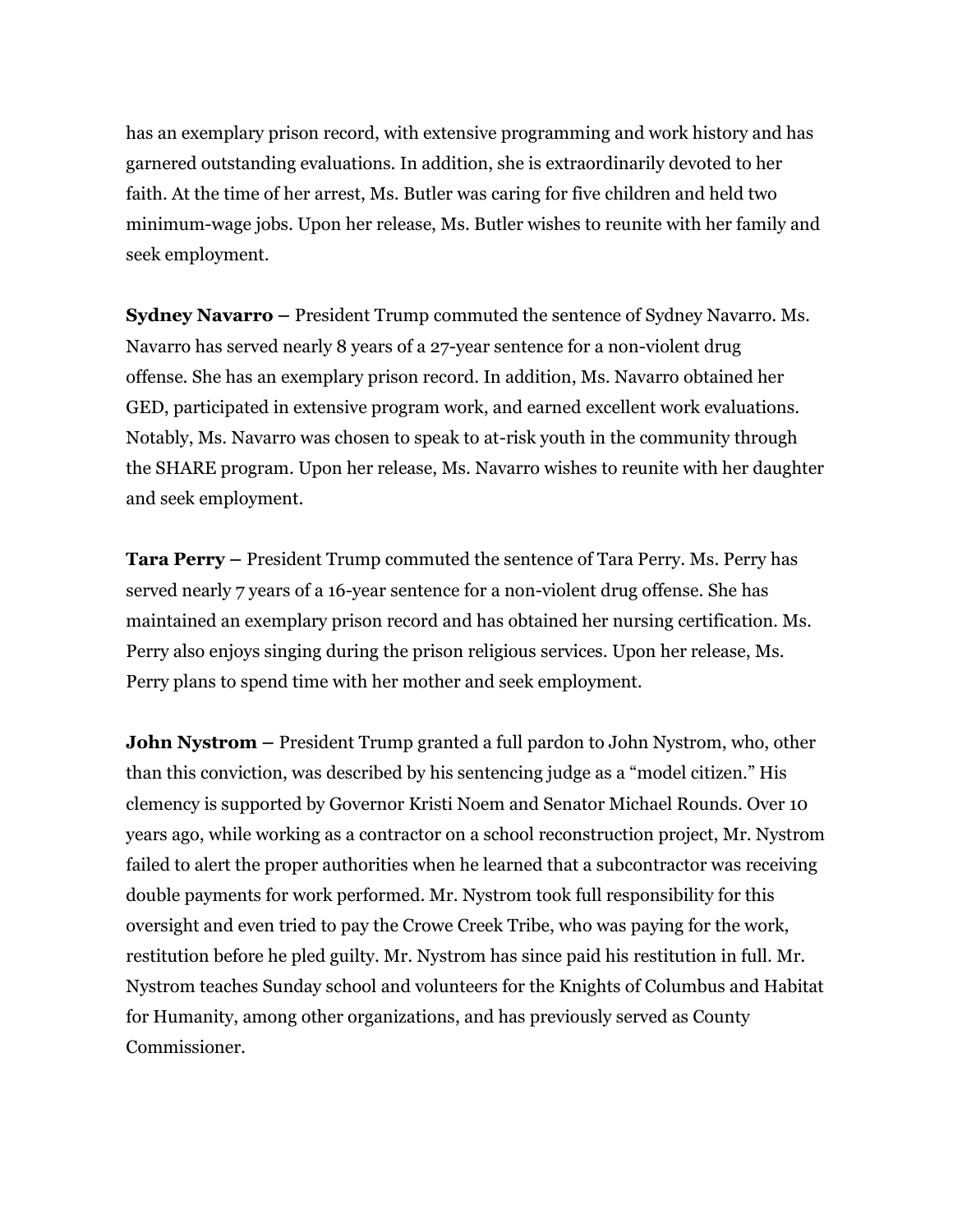**Gregory Jorgensen, Deborah Jorgensen, Martin Jorgensen –** President Trump granted full pardons to Gregory and Deborah Jorgensen, and a posthumous pardon to Martin Jorgensen. Governor Kristi Noem and Senator Mike Rounds support clemency for this family, which has an exemplary record of service to their community. In the 1980's, Gregory and his father, Martin, gathered a group of South Dakota cattle producers to market and sold processed beef. The Jorgensen's marketed their beef under the Dakota Lean brand and sold the premium product as heart-healthy and antibioticand hormone-free. When demand outstripped supply, Gregory, Deborah, and Martin mixed in inferior, commercial beef trim and knowingly sold misbranded beef. Since their convictions in 1996, the Jorgensen's have served their community devotedly. Gregory was elected twice to the Tripp County Board of Commissioners and spearheaded infrastructure projects to improve access for Native American communities. Deborah is a lifelong member of a non-profit dedicated to promoting educational opportunities for women. And Martin was named National Beef Cattleman's Association Businessman of the Year. The Jorgensens have shown remorse for their previous action, and in light of decades of exemplary public service, they are well deserving of these pardons.

**Jessica Frease –** President Trump granted a full pardon to Jessica Frease. This pardon is supported by Governor Kristi Noem, South Dakota State Senator Lynne Hix-DiSanto, the United States Probation Officer responsible for Ms. Frease's supervision, and many in her community. Ms. Frease was 20 years old when she was convicted after converting stolen checks and negotiating them through the bank where she worked as a teller. Upon her arrest, however, she immediately relinquished the stolen funds to the authorities. After serving her two year sentence, she was granted early termination of her supervised release due to her commendable conduct. Currently, Ms. Frease is studying to become an Emergency Medical Technician and devotes her time and energy to raising funds for cancer patients.

**Robert Cannon "Robin" Hayes –** President Trump granted a full pardon to Robert Cannon "Robin" Hayes. The former North Carolina Congressman is serving a 1-year term of probation for making a false statement in the course of a Federal investigation. In addition to his years in Congress, Mr. Hayes has served as Chairman of the North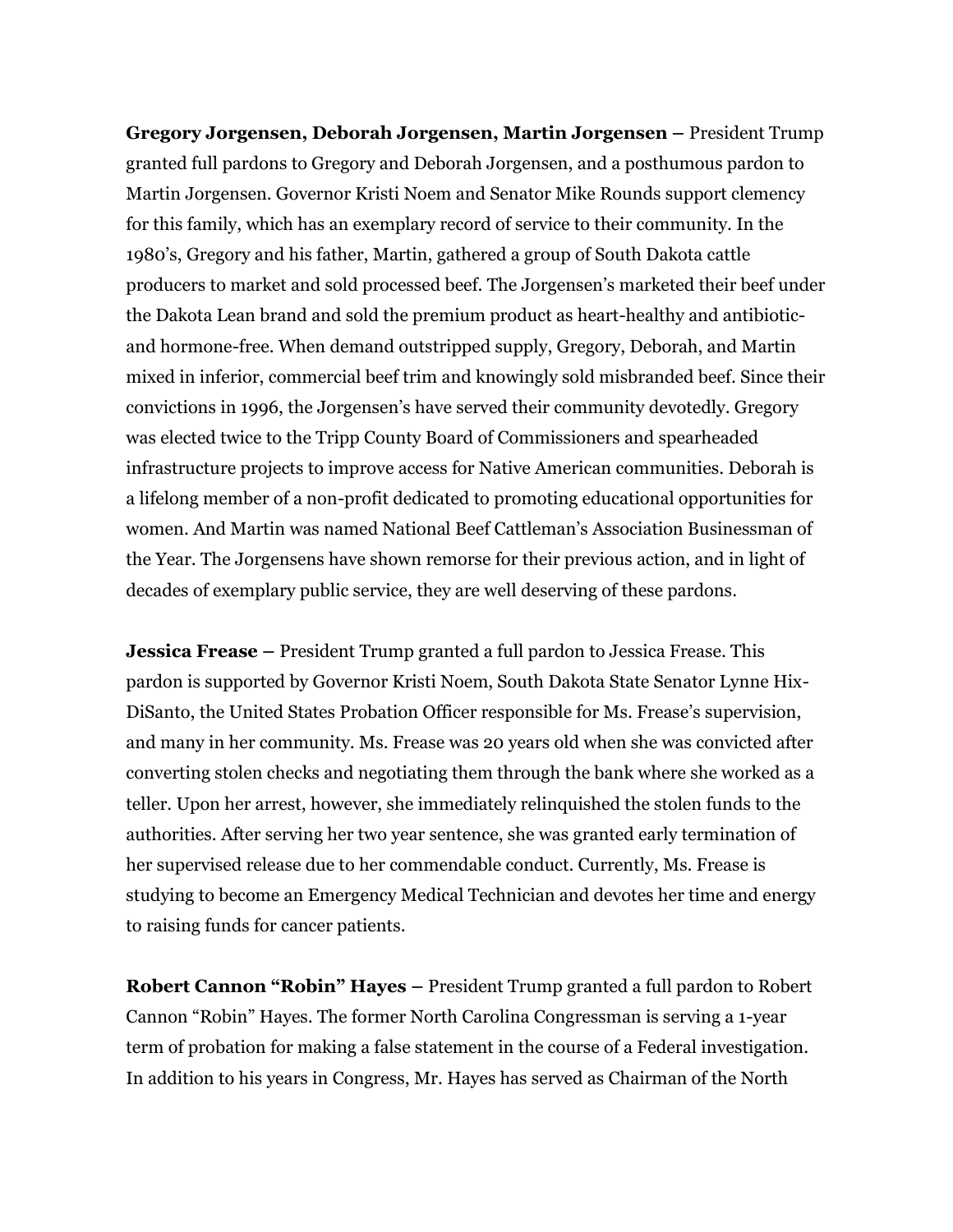Carolina Republican Party and Chair of the National Council of Republican Party Chairs. Senator Thom Tillis and several members of the North Carolina Congressional delegation strongly support clemency for Mr. Hayes.

**Thomas Kenton "Ken" Ford –** President Trump granted a full pardon to Ken Ford, a 38-year veteran of the coal industry and currently the General Manager of a coal company. Mr. Ford's pardon is supported by members of the coal mining community, including those with extensive experience in mining operations, safety, and engineering, who describe Mr. Ford as a "model manager" who conducts himself with the utmost professionalism and integrity. Twenty years ago, Mr. Ford made a material misstatement to Federal mining officials. Mr. Ford pled guilty and served a sentence of 30 years' probation. In the decades since, Mr. Ford has been an upstanding member of his community and has used this experience and his decades of expertise to keep miners safe, including promoting truthfulness and integrity with Federal mining officials, for whom Mr. Ford states that he has the "utmost respect."

**Jon Harder –** President Trump commuted the sentence of Jon Harder, former President and CEO of Sunwest Management Inc., who has served nearly 5 years of a 15 year prison sentence. Notable figures, including the Honorable Michael Hogan who served as the Federal judge overseeing Sunwest's bankruptcy and receivership, Ford Elsaesser who served as counsel to Sunwest's creditors in receivership, and multiple other individuals involved in the litigation support Mr. Harder's commutation. Mr. Harder was serving as president and CEO of Sunwest Management Inc., a large management company overseeing residential senior care facilities, when he misused investment funds during the real estate crisis. Mr. Harder fully accepted responsibility, pled guilty, and cooperated with the government's civil and criminal actions against him at great personal cost. According to former Chief Judge Hogan, Mr. Harder's full cooperation "against his substantial financial and penal interests" helped secure the sale of the company's assets, ensuring that Sunwest's investors recovered more of their investment, seniors could continue living in their facilities, and employees could retain their livelihoods. Mr. Elsaesser stated that "of all the financial wrongdoers that [the court and the Government] dealt with during the real estate crash of 2008, Mr. Harder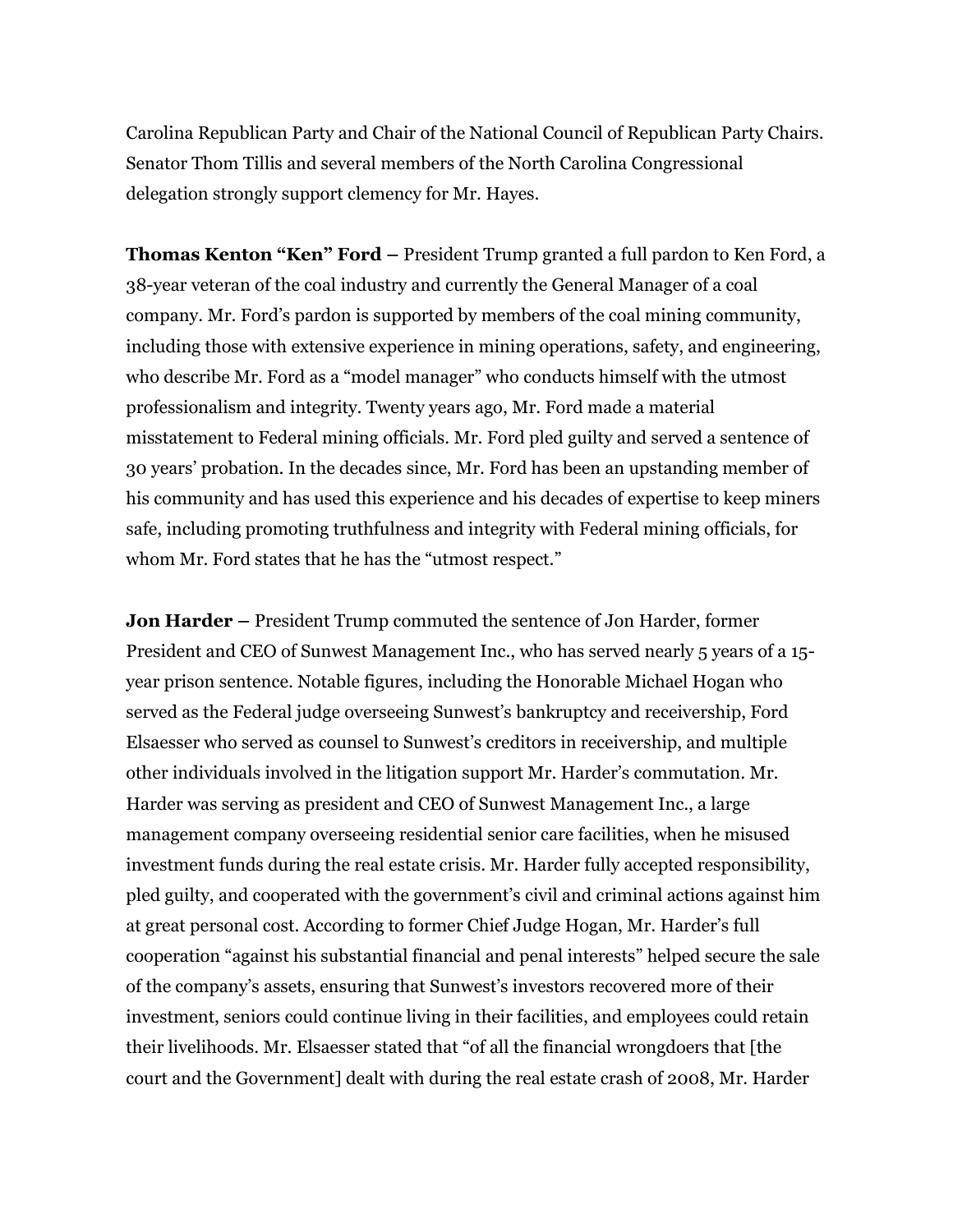acted more responsibly than any of his 'peers.'" President Trump commends Mr. Harder for choosing to put his employees, investors, and the senior citizens residing in Sunwest's homes above himself.

**Scott Conor Crosby –** President Trump granted a full pardon to Scott Conor Crosby. Mr. Crosby is supported by Senator Martha McSally, the Mayor and Vice Mayor of Mesa, Arizona, and the Bishop of his church, all of whom attest to Mr. Crosby's service to his community and upstanding character. In 1992, Mr. Crosby made a "'spur of the moment' poor decision" to participate in a co-worker's plan to commit a bank robbery. Mr. Crosby was arrested the same day and cooperated with the authorities. Since his release from prison, he has spent significant time volunteering at his church, mentoring youth, and has earned a certification as an Emergency Medical Technician. Mr. Crosby's civil rights were restored by the State of Arizona in 2003, and this action restores his Federal civil rights.

**Chris Young –** President Trump commuted the remaining sentence of Chris Young. This commutation is supported by the Honorable Kevin H. Sharp, Mr. Young's sentencing judge, former law enforcement officials and Federal prosecutors, and multitudes of criminal justice reform advocates, including Alice Johnson, Kevin Ring, Jessica Jackson Sloan, Topeka Sam, Amy Povah, the Aleph Institute, Mark Holden, Doug Deason, and David Safavian, among others. Mr. Young, who is 32 years old, has served over 10 years of a 14 year sentence for his role in a drug conspiracy. Although initially sentenced to a mandatory life sentence that Judge Sharp called "not appropriate in any way, shape, or form," Mr. Young has made productive use of his time in prison by taking courses and learning coding skills. He also has maintained a spotless disciplinary record. Mr. Young's many supporters describe him as an intelligent, positive person who takes full responsibility for his actions and who lacked a meaningful first chance in life due to what another Federal judge called an "undeniably tragic childhood." With this commutation, President Trump provides Mr. Young with a second chance.

**Adrianne Miller –** President Trump commuted the remaining sentence of Adrianne Miller. This commutation is supported by former U.S. Attorney Brett Tolman and the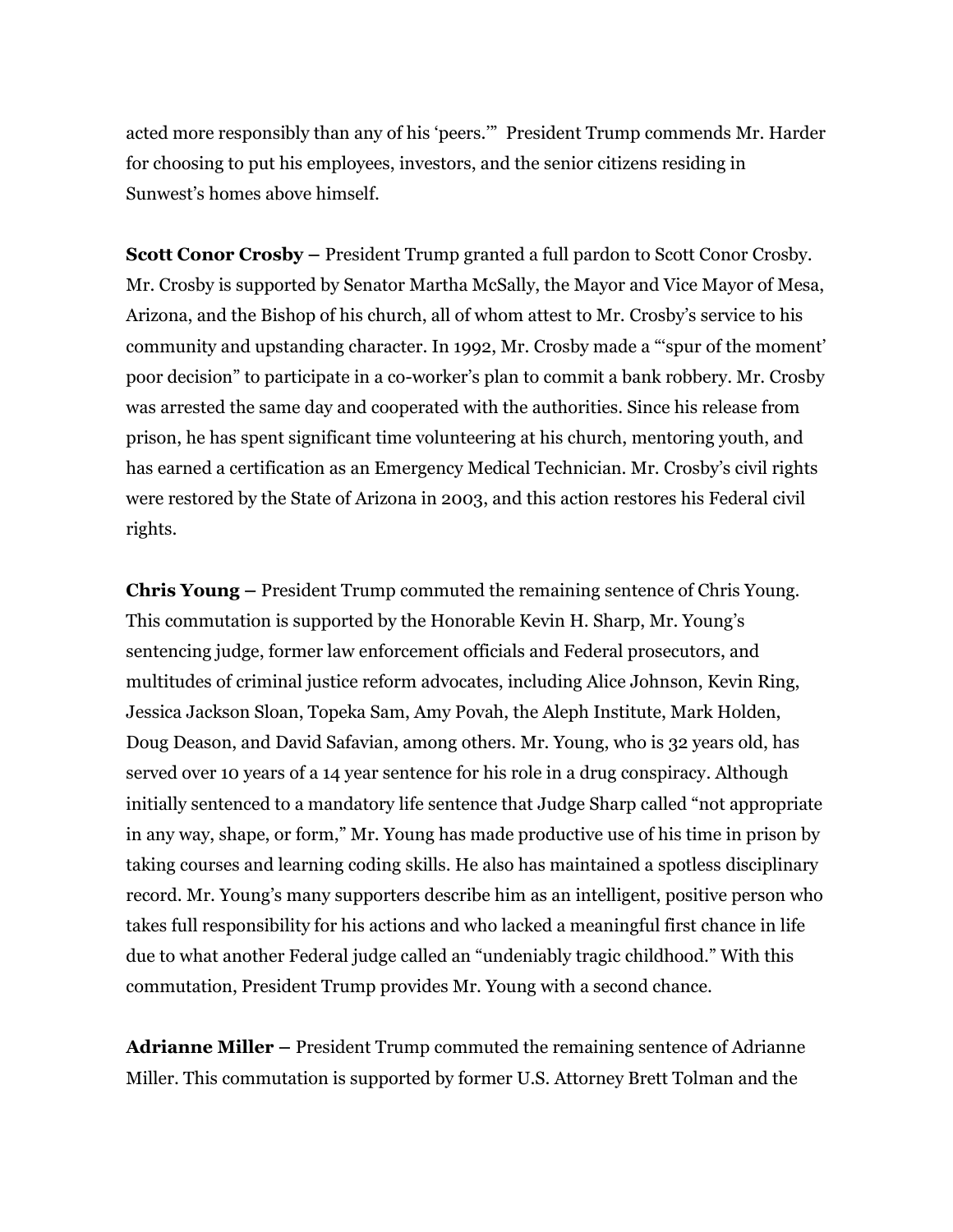Clemency for All Non-Violent Drug Offenders (CAN-DO) Foundation. Ms. Miller has served 6 years of a 15-year sentence after pleading guilty to conspiracy to possess with intent to distribute methamphetamine and possession of a list I chemical. Ms. Miller, who has struggled with drug addiction, has fully committed to rehabilitation while in prison. In addition, she has taken numerous courses including drug education, life management, and has participated in the Life Connections Program, an intensive, multiphase re-entry program offered by the Bureau of Prisons. She is extremely remorseful, regrets her "destructive choices" and has taken full responsibility for her actions.

**Lynn Barney –** President Trump granted a full pardon to Lynn Barney. This pardon is supported by Senator Mike Lee, as well as numerous notable members of the Utah business community. Mr. Barney was sentenced to 35 months in prison for possessing a firearm as a previously convicted felon, after having previously been convicted for distributing a small amount of marijuana. Since his release from prison, Mr. Barney has been a model citizen and has devoted himself to his work and children. He is described by his employer as an exceedingly hard worker and a role model to other employees.

**Joshua J. Smith –** President Trump granted a full pardon to Joshua J. Smith. Tennessee Governor Bill Lee, Representative Tim Burchett, Commissioner of the Tennessee Department of Corrections Tony Parker, Director of the Tennessee Bureau of Investigation David Rausch, and numerous other community and faith leaders support the pardon of Mr. Smith. Since his release from prison in 2003 for conspiracy to possess drugs with intent to distribute, Mr. Smith has dedicated his life to his faith and to his community. He is now a successful businessman and has used his financial success to establish Fourth Purpose, a non-profit organization devoted to making prison "a place of transformation." He has mentored incarcerated individuals and taught business classes to those in prison—including at the prison where he was incarcerated. Mr. Smith has also been heavily involved in mission trips throughout Latin America.

**Amy Povah –** President Trump granted a full pardon to Amy Povah, the founder of the CAN-DO (Clemency for All Non-violent Drug Offenders) Foundation. In the 1990s, Ms. Povah served 9 years of a 24 year sentence for a drug offense before President Clinton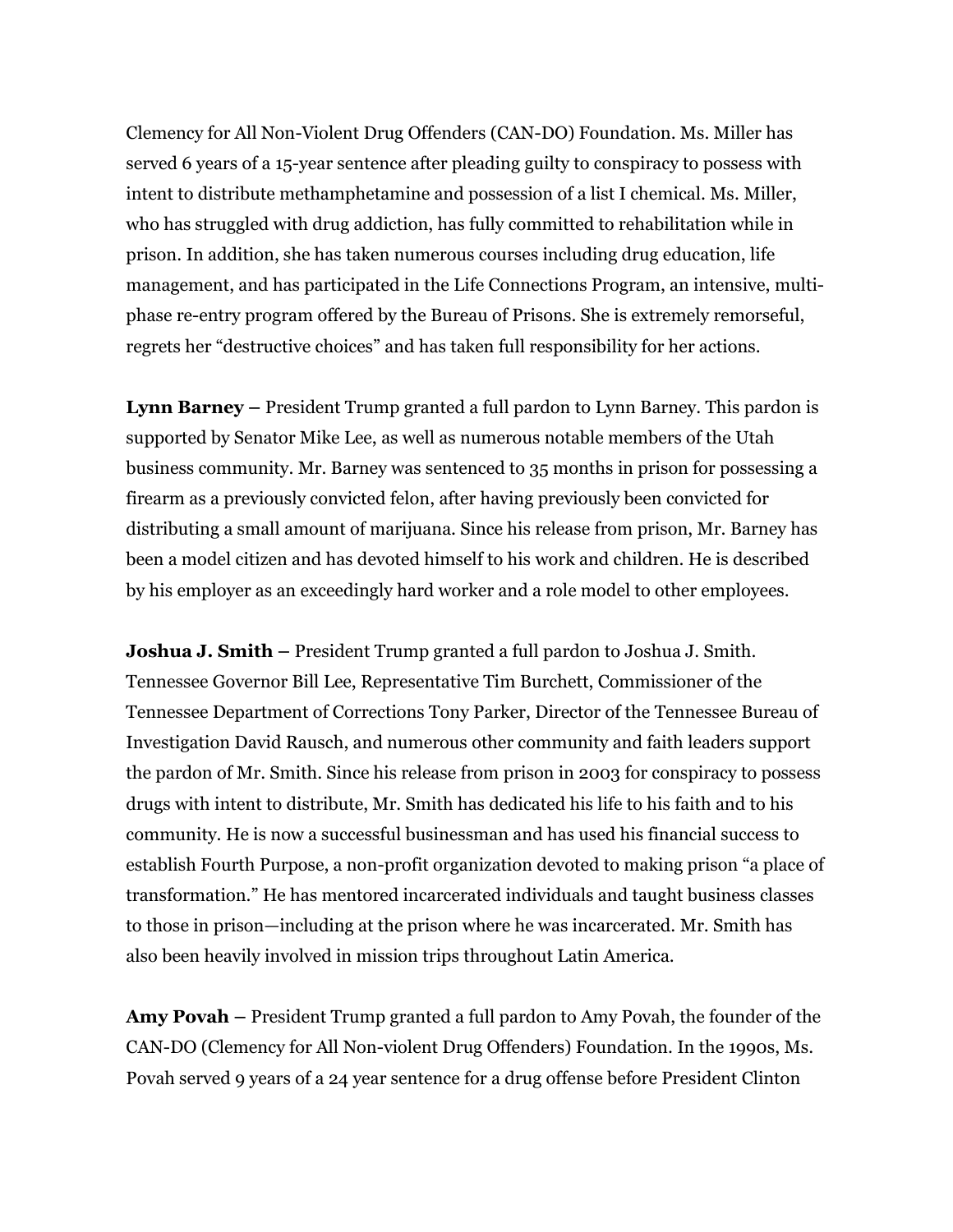commuted her remaining prison sentence in 2000. Since her release, she has become a voice for the incarcerated, a champion for criminal justice reform, and was a strong advocate for the passage of the First Step Act. Those assisted by Ms. Povah's organization include Ms. Adrianne Miller, whose remaining prison sentence the President commuted.

**Dr. Frederick Nahas –** President Trump granted a full pardon to Frederick Nahas. This pardon is supported by Representative Jeff Van Drew. Dr. Nahas is a talented surgeon with a practice in New Jersey. In the 1990s, Dr. Nahas became aware of a Federal investigation into his billing practices. Although the 6-year investigation uncovered no underlying billing fraud, Dr. Nahas did not fully cooperate and ultimately pled guilty to one count of obstructing justice in a health care investigation. Dr. Nahas spent 1 month in prison in 2003 and has spent the subsequent 18 years working tirelessly to regain the trust and admiration of his patients, colleagues, and community.

**David Tamman –** President Trump granted a full pardon to David Tamman. Mr. Tamman's pardon is supported by the Aleph Institute, former Federal Bureau of Investigation Director Louis Freeh, and former United States Attorney Kendall Coffey. Mr. Tamman was a partner at a major American law firm when he doctored financial documents that were the subject of a Federal investigation. These actions were done at the behest of a client who was perpetrating a Ponzi scheme upon unsuspecting investors. Mr. Tamman was convicted of his crimes following a bench trial and completed his seven-year sentence in 2019. Mr. Tamman accepts full responsibility for his actions and numerous friends and colleagues have attested that he is a decent man who experienced a terrible lapse in judgment for which he has already paid a significant price.

**Dr. Faustino Bernadett –** President Trump granted a full pardon to Dr. Faustino Bernadett. In approximately early 2008, Dr. Bernadett failed to report a hospital kickback scheme of which he became aware. Notably, he was not part of the underlying scheme itself, and unaffiliated himself with the hospital shortly thereafter. This conviction is the only major blemish on Dr. Bernadett's record. Although now retired, Dr. Bernadett has spent the past year devoted to helping protect his community from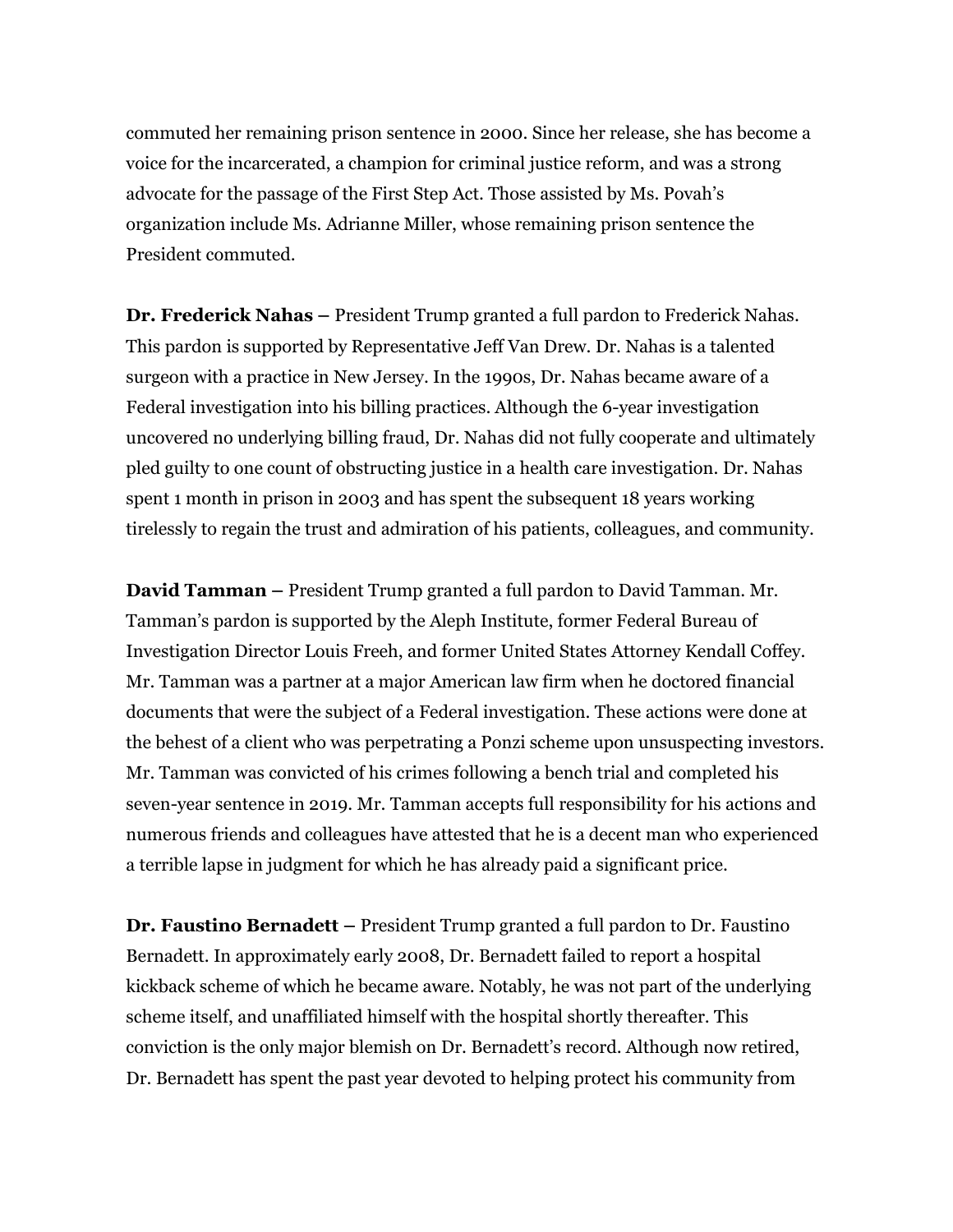COVID-19, including by: procuring PPE and medical supplies for nurses; advising hospitals on expanding patient capacity and continuing prenatal services; identifying care facilities for first responders and the homeless; providing meals and books to underprivileged students; funding online educational resources for a distressed Catholic elementary school in Dr. Bernadett's neighborhood; and helping to ensure that senior citizens maintain social connections by training volunteer callers to speak with nursing home residents. In addition, Dr. Bernadett has been deeply involved in philanthropic efforts in his community and he has supported numerous non-profits that provide help to underprivileged communities, support medical research, and promote youth education programs. President Trump determined that it is in the interests of justice and Dr. Bernadett's community that he may continue his volunteer and charitable work.

**Paul Erickson –** President Trump has issued a full pardon to Paul Erikson. This pardon is supported by Kellyanne Conway. Mr. Erickson's conviction was based off the Russian collusion hoax. After finding no grounds to charge him with any crimes with respect to connections with Russia, he was charged with a minor financial crime. Although the Department of Justice sought a lesser sentence, Mr. Erickson was sentenced to 7 years' imprisonment—nearly double the Department of Justice's recommended maximum sentence. This pardon helps right the wrongs of what has been revealed to be perhaps the greatest witch hunt in American History.

**Kwame Kilpatrick –** President Trump commuted the sentence of the former Mayor of Detroit, Kwame Malik Kilpatrick. This commutation is strongly supported by prominent members of the Detroit community, Alveda King, Alice Johnson, Diamond and Silk, Pastor Paula White, Peter Karmanos, Representative Sherry Gay-Dagnogo of the Michigan House of Representatives, Representative Karen Whitsett of the Michigan House of Representatives, and more than 30 faith leaders. Mr. Kilpatrick has served approximately 7 years in prison for his role in a racketeering and bribery scheme while he held public office. During his incarceration, Mr. Kilpatrick has taught public speaking classes and has led Bible Study groups with his fellow inmates.

**Fred "Dave" Clark –** President Trump commuted Dave Clark's remaining term of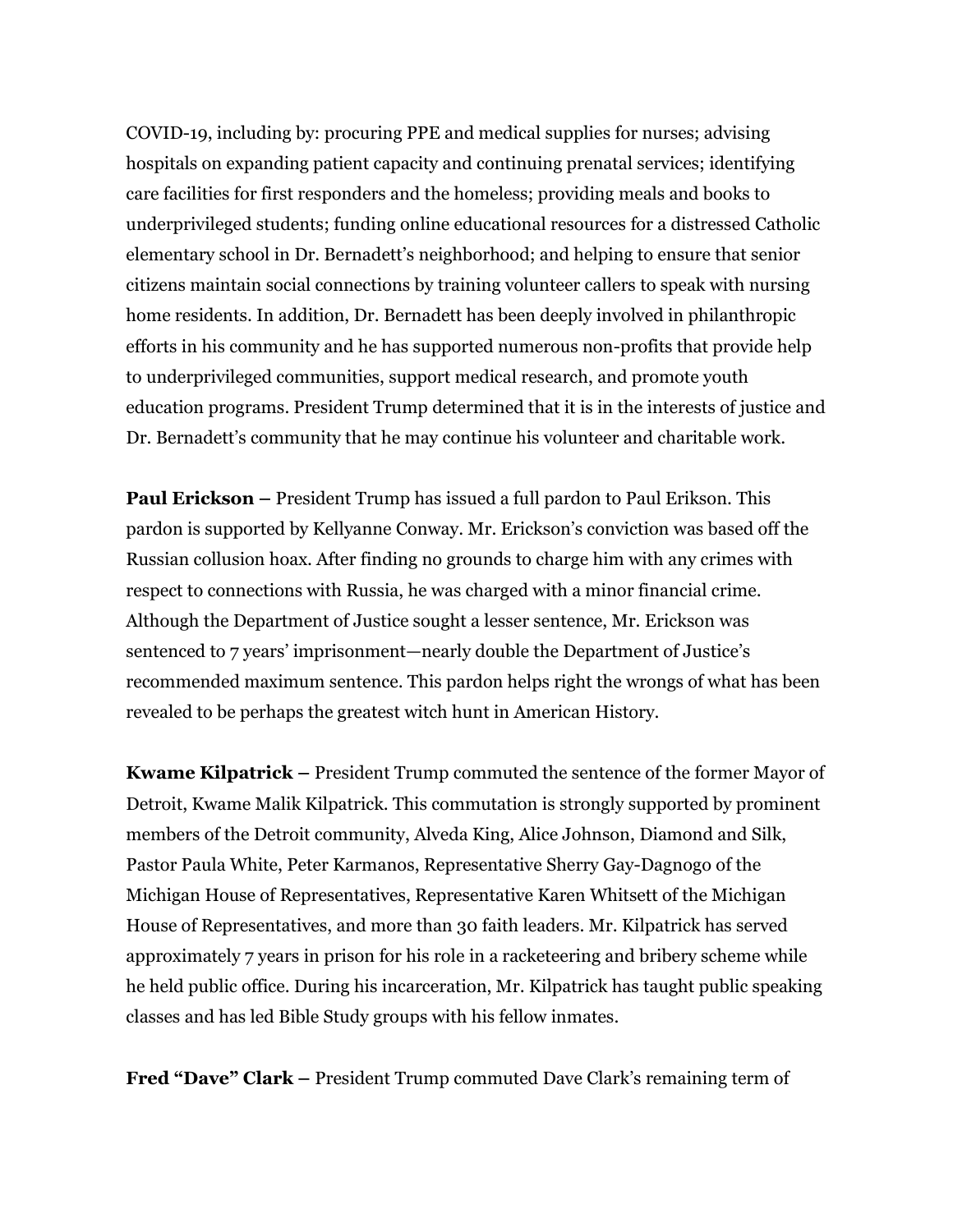incarceration after serving over 6 years in Federal prison for a first-time, non-violent offense. Mr. Clark's commutation is supported by Professor Alan Dershowitz, Ken Starr, the Aleph Institute, his family of seven children, and former business colleagues and investors, among others. While in prison, Mr. Clark has lead Bible Study and developed a "Promising People" program to teach inmates technical skills and connect them with faith-based support.

## **Todd Farha, Thaddeus Bereday, William Kale, Paul Behrens, Peter Clay –**

President Trump granted full pardons to Todd Farha, Thaddeus Bereday, William Kale, Paul Behrens, and Peter Clay, former executives of a healthcare maintenance organization. Widely cited as a case study in overcriminalization, these men have attracted a broad range of support, including from the CATO Institute, the Reason Foundation, the National Association of Criminal Defense Lawyers, and various scholars and law professors. In 2008, Messrs. Farha, Bereday, Kale, Behrens, and Clay were criminally prosecuted for a state regulatory matter involving the reporting of expenditures to a state health agency. The expenditures reported were based on actual monies spent, and the reporting methodology was reviewed and endorsed by those with expertise in the state regulatory scheme. Notably, there was no evidence that any of the individuals were motivated by greed. And in fact, the sentencing judge called the likelihood that there was any personal financial motivation "infinitesimal." The judge imposed a range of sentences from probation to 3 years' imprisonment, reflecting the conduct as an aberration from these individuals' otherwise law-abiding lives. Messrs. Farha, Bereday, Kale, Behrens, and Clay are described as devoted to their family and their communities, and have weathered their convictions without complaint.

**David Rowland –** President Trump granted a full pardon to David Rowland. This pardon is supported by Senator Lindsey Graham. Mr. Rowland's asbestos removal license had lapsed when he agreed to remove asbestos found in an elementary school. He completed the work in compliance with all other regulations, but received 2 years' probation for a violation of the Clean Air Act. Mr. Rowland accepts responsibility and is remorseful. In addition, he has given back to his community by continuing to work with the Make-A-Wish Foundation after the completion of his mandatory community service.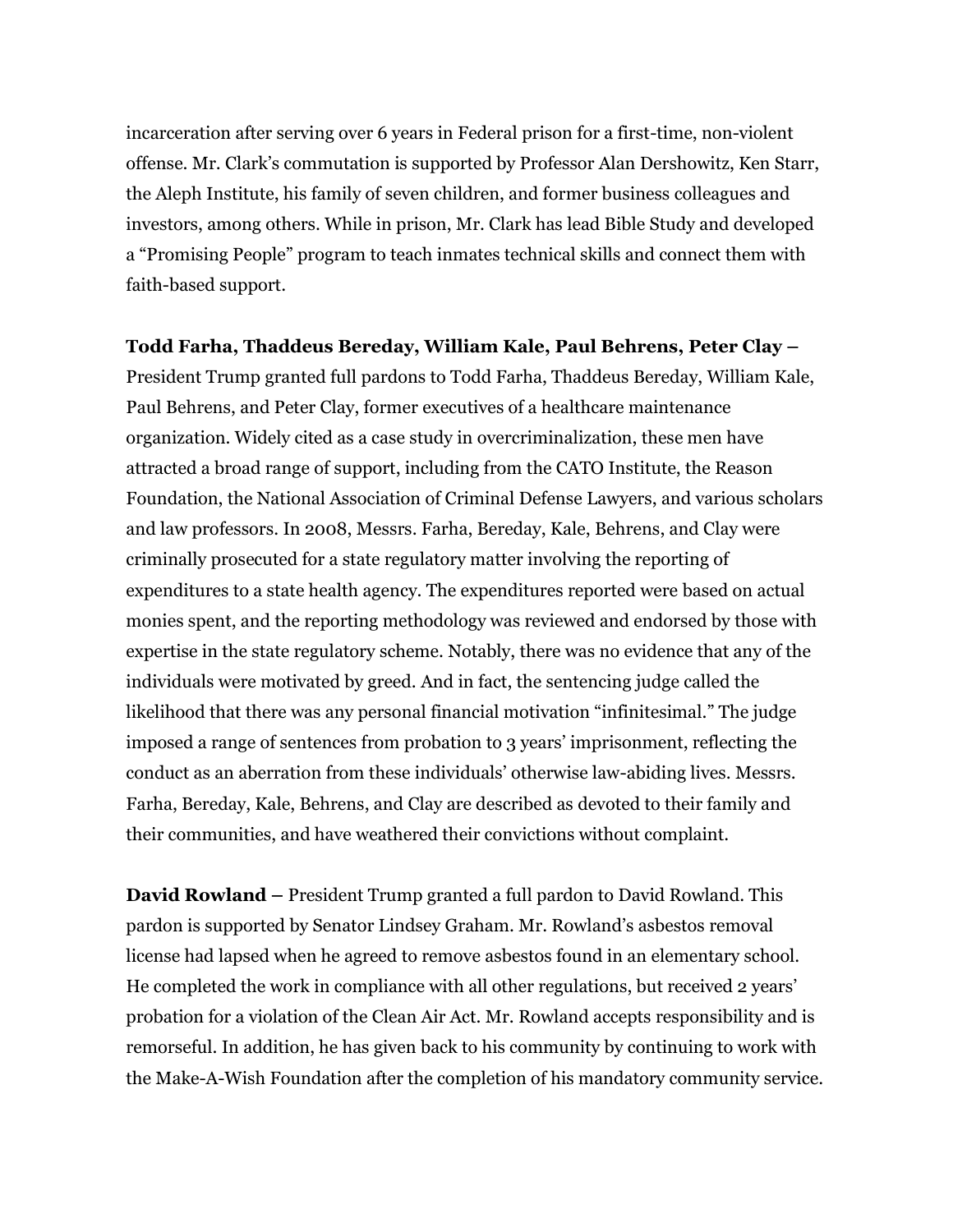**Randall "Duke" Cunningham –** President Trump granted a conditional pardon to Randall "Duke" Cunningham who was released from prison in 2013. Former Speaker of the House Newt Gingrich strongly supports this pardon. Mr. Cunningham, a former California Congressman, was sentenced to over 8 years' imprisonment for accepting bribes while he held public office. During his time in prison, Mr. Cunningham tutored other inmates to help them achieve their GED. Mr. Cunningham is a combat veteran, an ace fighter pilot, and a member of the Military Order of Purple Hearts. Although combat-disabled, he continues to serve his community by volunteering with a local fire department and is active in Bible Study.

**William Walters –** President Trump commuted the sentence of William Walters. This commutation is supported by former Majority Leader Harry Reid, former Governor Jim Gibbons, former Representative Shelley Berkley, former Clark County Sheriff William Young, former Police Commissioner Bernie Kerik, numerous professional golfers including Butch Harmon, David Feherty, Peter Jacobsen, and Phil Mickelson, and former 60 minutes correspondent Lara Logan. Mr. Walters was sentenced to 5 years imprisonment for insider trading. Since his conviction, Mr. Walters has served nearly 4 years of his prison sentence and has paid \$44 million in fines, forfeitures, and restitution. In addition to his established reputation in the sports and gaming industry, Mr. Walters is well known for his philanthropic efforts and was previously named Las Vegas' Philanthropist of the Year.

**Dwayne Michael Carter Jr. –** President Trump granted a full pardon to Dwayne Michael Carter Jr., also known as "Lil Wayne." Mr. Carter pled guilty to possession of a firearm and ammunition by a convicted felon, owing to a conviction over 10 years ago. Brett Berish of Sovereign Brands, who supports a pardon for Mr. Carter, describes him as "trustworthy, kind-hearted and generous." Mr. Carter has exhibited this generosity through commitment to a variety of charities, including donations to research hospitals and a host of foodbanks. Deion Sanders, who also wrote in support of this pardon, calls Mr. Wayne "a provider for his family, a friend to many, a man of faith, a natural giver to the less fortunate, a waymaker, [and] a game changer."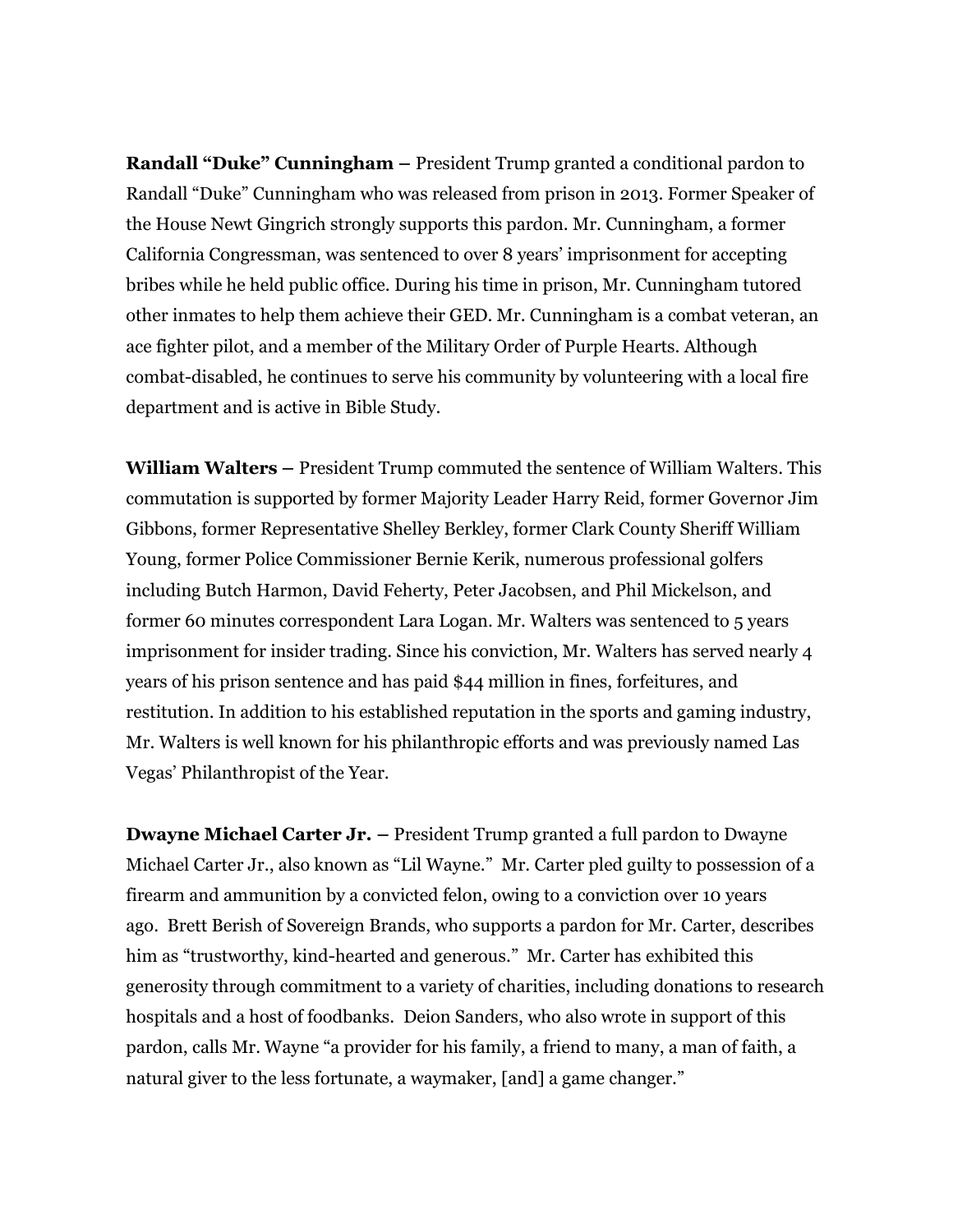**Stephen Odzer –** President Trump granted a conditional pardon to Stephen Odzer. This pardon is supported by former Acting Attorney General Matthew Whitaker, Sigmund "Sig" Rogich, Jason Greenblatt, Michael Steinhardt, Wayne Allyn Root, Salvador Moran, the Aleph Institute, and numerous members of Mr. Odzer's religious community. Mr. Odzer pled guilty to conspiracy and bank fraud, for which he was sentenced to 18 months in prison. Numerous individuals testify to his substantial philanthropic and volunteer activities. His philanthropic endeavors include providing personal protective equipment to front-line workers in New York City hospitals; visiting sick children in hospitals; and donating religious materials to prison inmates and U.S. Service Members around the world. He has also dedicated resources to support and build synagogues in memory of his late cousin who was kidnapped and killed by Muslim terrorists while in Israel. The pardon requires Mr. Odzer to pay the remainder of his restitution order.

**James Brian Cruz –** President Trump commuted the remaining sentence of James Brian Cruz. Mr. Cruz's many supporters include Alice Johnson, Dr. Robert Jeffress, Pastor of the First Baptist Church in Dallas, Texas, Kelly Shackelford of the First Liberty Institute, several former inmates who Mr. Cruz mentored or ministered, Mr. Cruz's work supervisor, and several business owners and managers. Mr. Cruz, who has served approximately half of a 40-year sentence for a drug crime, has truly reformed and has worked to better his life and the lives of other inmates while in prison. Several former inmates credit Mr. Cruz, whom they met while incarcerated, as someone who helped changed their life, as "a great source of comfort" for many, and one who helps others without looking for anything in return. Mr. Cruz's work supervisor describes him as a dependable and hard-working employee, who has "gained the respect of many staff workers and inmates alike" and who helps arguing inmates "make peace." Mr. Cruz writes that he recognizes the effect drugs have on people, families, and the community, and desires a second chance to "live life as one who upholds the law, and lives to help others."

**Steven Benjamin Floyd –** President Trump granted a full pardon to Steven Benjamin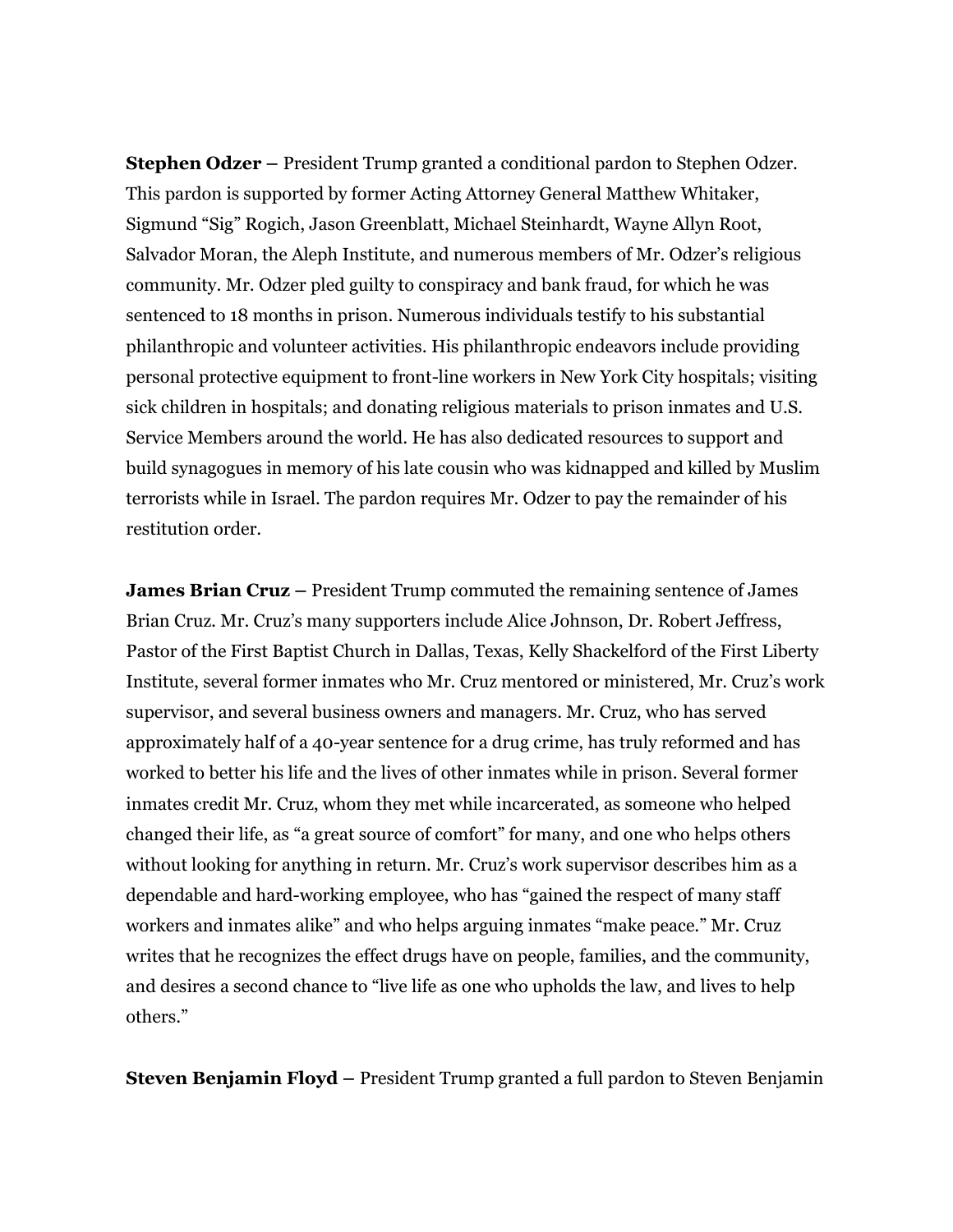Floyd. This pardon is supported by Representative Mark Green. Mr. Floyd joined the United States Marines Corps at age 17 and earned a combat action ribbon in Iraq. He pled guilty to one count of bank robbery by extortion. Since his release from prison in 2009, Mr. Floyd has exemplified the power of second chances, and is raising a family and owns a successful car repair business. Mr. Floyd's dedication to service includes helping extinguish fires set during the recent unrest and repairing widows and disabled veterans' cars free of charge. President Trump thanks Mr. Floyd for his past military service and for his commitment to his community.

**Joey Hancock –** President Trump granted a full pardon to Joey Hancock. Senator Roger Wicker, and Mr. Hancock's employer, pastor, and other members of his community all support this pardon. Mr. Hancock was convicted for conspiracy to possess with intent to distribute a controlled substance. Following his release from prison, Mr. Hancock has been a hard-working employee and active in his church and community.

**David E. Miller –** President Trump granted a full pardon to David E. Miller. Governor Bill Lee, Mr. Miller's employer, and numerous colleagues support this pardon. In 2015, Mr. Miller pled guilty to one count of making a false statement to a bank. Today, Mr. Miller is the development director for the charitable organization Men of Valor, where he helps previously incarcerated men rebuild relationships with their faith, family, and society. Governor Lee describes Mr. Miller as having "embraced the ministry's work and [has] committed himself to doing right and serving others."

**James Austin Hayes –** President Trump granted a full pardon to James Austin Hayes. Mr. Hayes's pardon is supported by Paula White, Rick Hendrick of Hendrick Motorsports, and NASCAR legend Jeff Gordon. Nearly 10 years ago, Mr. Hayes was convicted of conspiracy to commit insider trading. Mr. Hayes cooperated immediately and extensively and disgorged all profits he earned in a related civil action. Since his conviction, Mr. Hayes has been active in his church and his community.

**Drew Brownstein –** President Trump granted a full pardon to Drew Brownstein, who,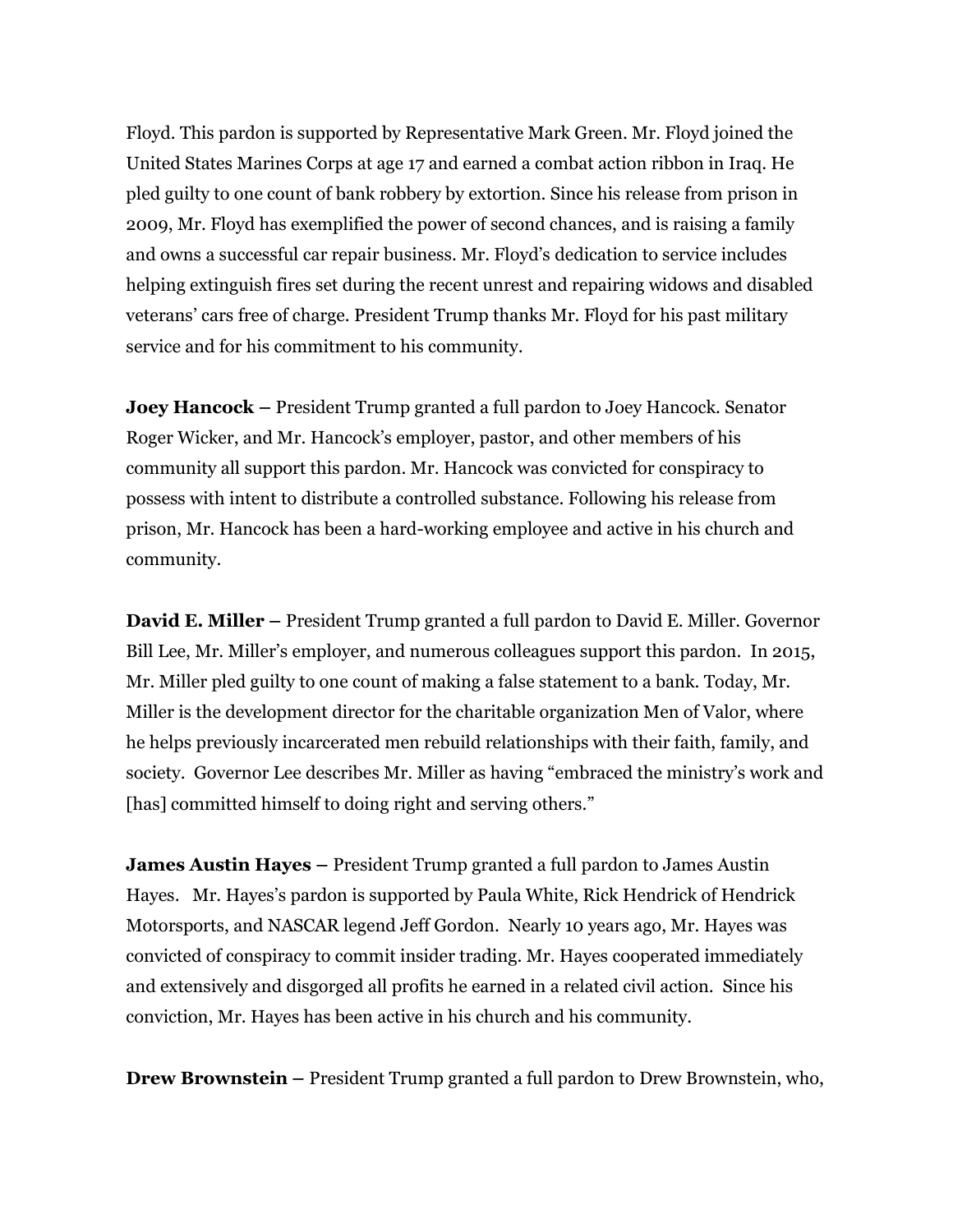other than this conviction, was described by his sentencing judge as someone who "goes out of his way to help people that are less fortunate." This pardon is supported by the Assistant Attorney General for the Antitrust Division, Makan Delrahim, and several of Mr. Brownstein's friends and family. Mr. Brownstein was convicted of insider trading and has since paid his fines and forfeitures in full. Both before and after his conviction, Mr. Brownstein has volunteered extensively as a youth coach with the Boys & Girls club in Denver and the Jewish Family Services of Colorado.

**Robert Bowker –** President Trump granted a full pardon to Robert Bowker. Mr. Bowker's pardon is supported by Ann Marie Pallan, Sherriff Butch Anderson, and the late Robert Trump. Nearly 30 years ago, Mr. Bowker pled guilty to a violation the Lacey Act, which prohibits trafficking in wildlife, when he arranged for 22 snakes owned by Rudy "Cobra King" Komarek to be transported to the Miami Serpentarium. Although he did not ask for any animals in return, he was offered 22 American alligators. After pleading guilty, Mr. Bowker was sentenced to probation. Mr. Bowker has dedicated resources to animal conservation efforts in the intervening decades, including as a member of the Humane Society of the United States, World Wildlife Fund, and Wildlife Conservation Society.

**Amir Khan –** President Trump granted a full pardon to Amir Khan. This pardon is supported by his adult children and members of the community. Mr. Khan pled guilty to wire fraud. Notably, he immediately paid back the victim more than in full and has demonstrated remorse for his conduct. Prior to the pandemic, Mr. Khan volunteered at the organization 3 Square Meals, and has regularly donated to charities including St. Jude Children's Hospital, Boys Town, Covenant House, Tunnel to Towers Foundation, and the Salvation Army.

**Shalom Weiss –** President Trump commuted the sentence of Shalom Weiss. This commutation is supported by former U.S. Attorney General Edwin Meese, former Solicitors General Ken Starr and Seth Waxman, former United States Representative Bob Barr, numerous members of the New York legislature, notable legal figures such as Professor Alan Dershowitz and Jay Sekulow, former U.S. Attorney Brett Tolman, and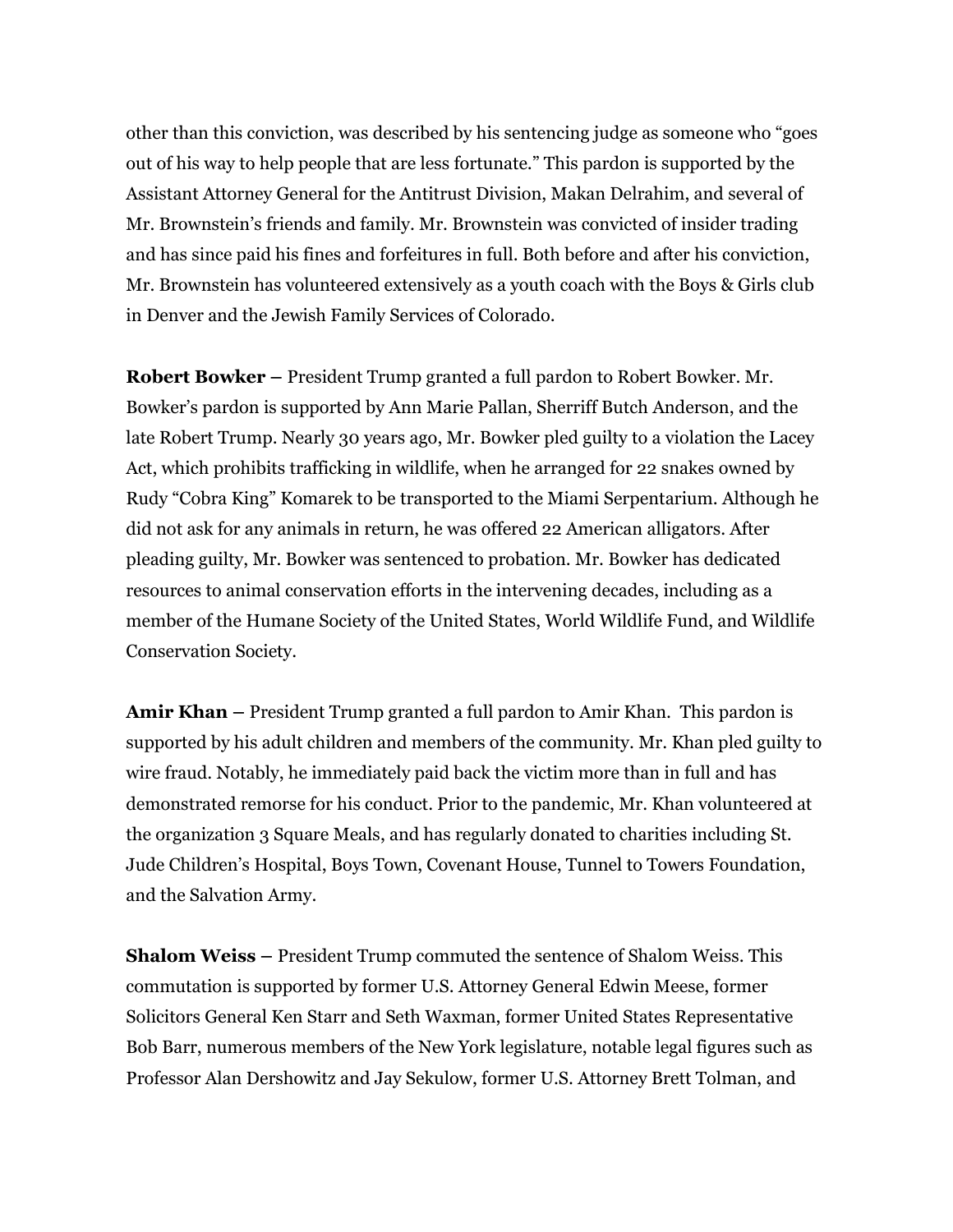various other former elected officials. Mr. Weiss was convicted of racketeering, wire fraud, money laundering, and obstruction of justice, for which he has already served over 18 years and paid substantial restitution. He is 66 years old and suffers from chronic health conditions.

**Salomon Melgen –** President Trump commuted the sentence of Salomon Melgen. This commutation is supported by Senator Bob Menendez, Representative Mario Diaz-Balart, numerous members of Brigade 2506, Col. Mark D. Holten, as well as his friends, family, and former employees. Dr. Melgen was convicted of healthcare fraud and false statements. Numerous patients and friends testify to his generosity in treating all patients, especially those unable to pay or unable to afford healthcare insurance.

**Patrick Lee Swisher –** President Trump granted a full pardon to Patrick Lee Swisher. This pardon is supported by Representative Dan Bishop, Rick Hendrick, and numerous business associates. Mr. Swisher was convicted of tax fraud and false statements. After his release from prison, Mr. Swisher started a successful business that employs over 1000 individuals. He also is involved in a religious non-profit organization that provides college scholarships to those in his community. In addition, he has mentored former felons and helped them re-integrate into society.

**Robert Sherrill –** President Trump granted a full pardon to Robert Sherrill. Mr. Sherrill was convicted of conspiracy to distribute and possession with intent to distribute cocaine. Mr. Sherrill has taken full responsibility for his criminal past and received treatment for his drug addiction. He started a commercial cleaning business as well as a non-profit organization that mentors at-risk youth.

**Dr. Robert S. Corkern –** President Trump granted a full pardon to Robert S. Corkern. This pardon is supported by Senators Roger Wicker and Cindy Hyde-Smith, Governor Phil Bryant, and Dr. Michael Mansour. Dr. Corkern was convicted of Federal program bribery. This pardon will help Dr. Corkern practice medicine in his community, which is in dire need of more doctors as it has struggled to keep up with demand for emergency services. Dr. Corkern served in the Mississippi Army National Guard and has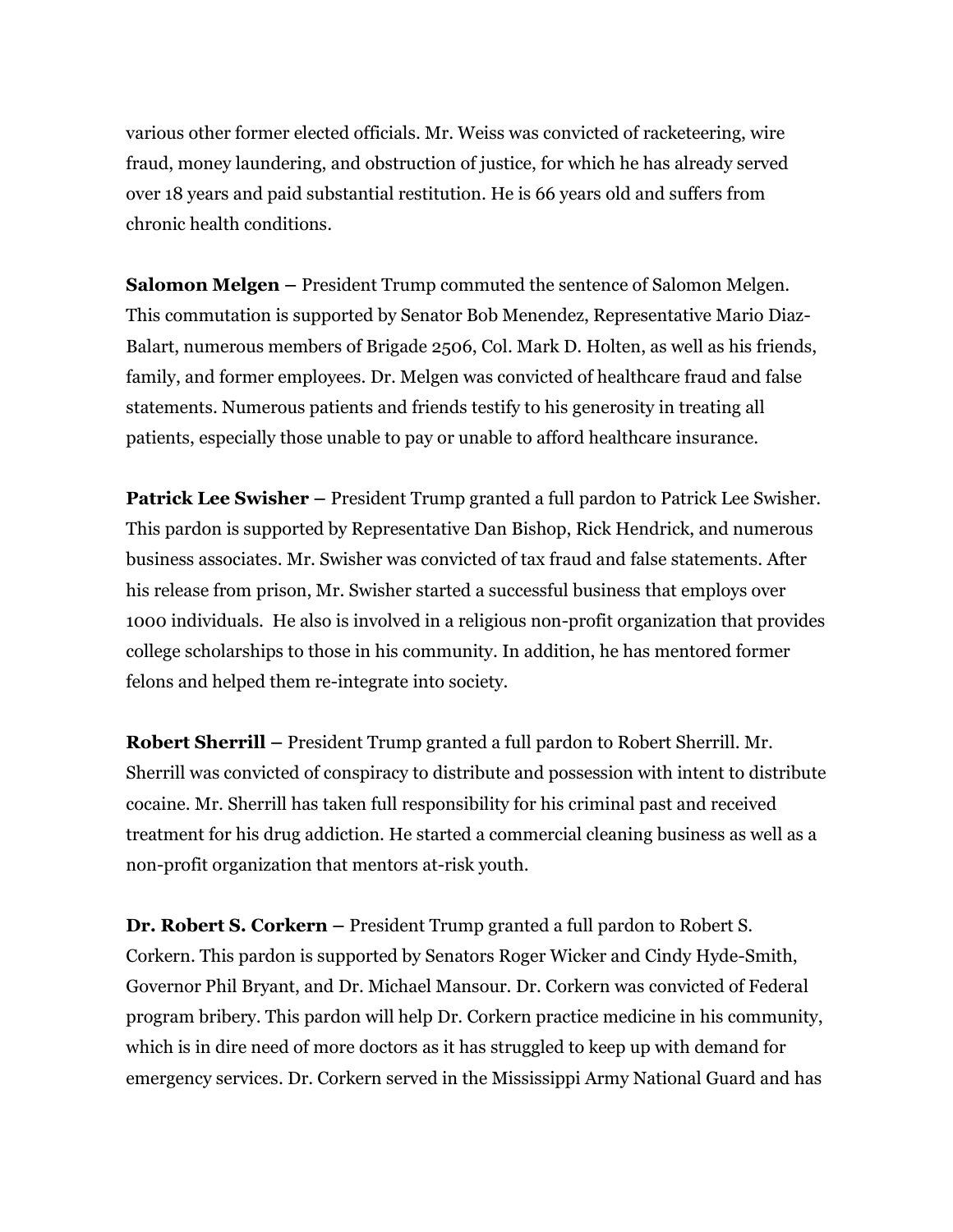generously provided his services to low-income patients.

**David Lamar Clanton –** President Trump granted a full pardon to David Lamar Clanton. This pardon is supported by Senator Roger Wicker, Alton Shaw, Mark Galtelli, and Terri Rielley. Mr. Clanton was convicted of false statements and related charges. Mr. Clanton's supporters testify to his contributions to the community, especially with respect to issues surrounding rural healthcare. Mr. Clanton has been active with 4-H Clubs and other organizations in his community.

**George Gilmore –** President Trump granted a full pardon to George Gilmore. This pardon is supported by Bill Stepien, former Governor Chris Christie, James McGreevey, James Florio, Donald DiFrancesco, John Bennett, Kimberly Guadagno, Thomas MacArthur, Gerald Cardinale, Michael Testa, Jr., David Avella, Joseph Buckelew, Lawrence Bathgate II, Larry Weitzner, and Adam Geller. Mr. Gilmore was convicted for failure to pay payroll taxes and false statements. Mr. Gilmore has made important civic contributions over his career in New Jersey.

**Desiree Perez –** President Trump granted a full pardon to Desiree Perez. Ms. Perez was involved in a conspiracy to distribute narcotics. Since her conviction, Ms. Perez has taken full accountability for her actions and has turned her life around. She has been gainfully employed and has been an advocate for criminal justice reform in her community.

**Robert "Bob" Zangrillo –** President Trump granted a full pardon to Robert Zangrillo. This pardon is supported by Len Blavatnik, Geoff Palmer, Tom Barrack, Sean Parker, Walid Abu-Zalaf, Medo Alsaloussi, and Kevin Downing. Mr. Zangrillo was charged in connection with the Varsity Blues investigation. However, his daughter did not have others take standardized tests for her and she is currently earning a 3.9 GPA at the University of Southern California. Mr. Zangrillo is a well-respected business leader and philanthropist.

**Hillel Nahmad –** President Trump granted a full pardon to Hillel Nahmad. This